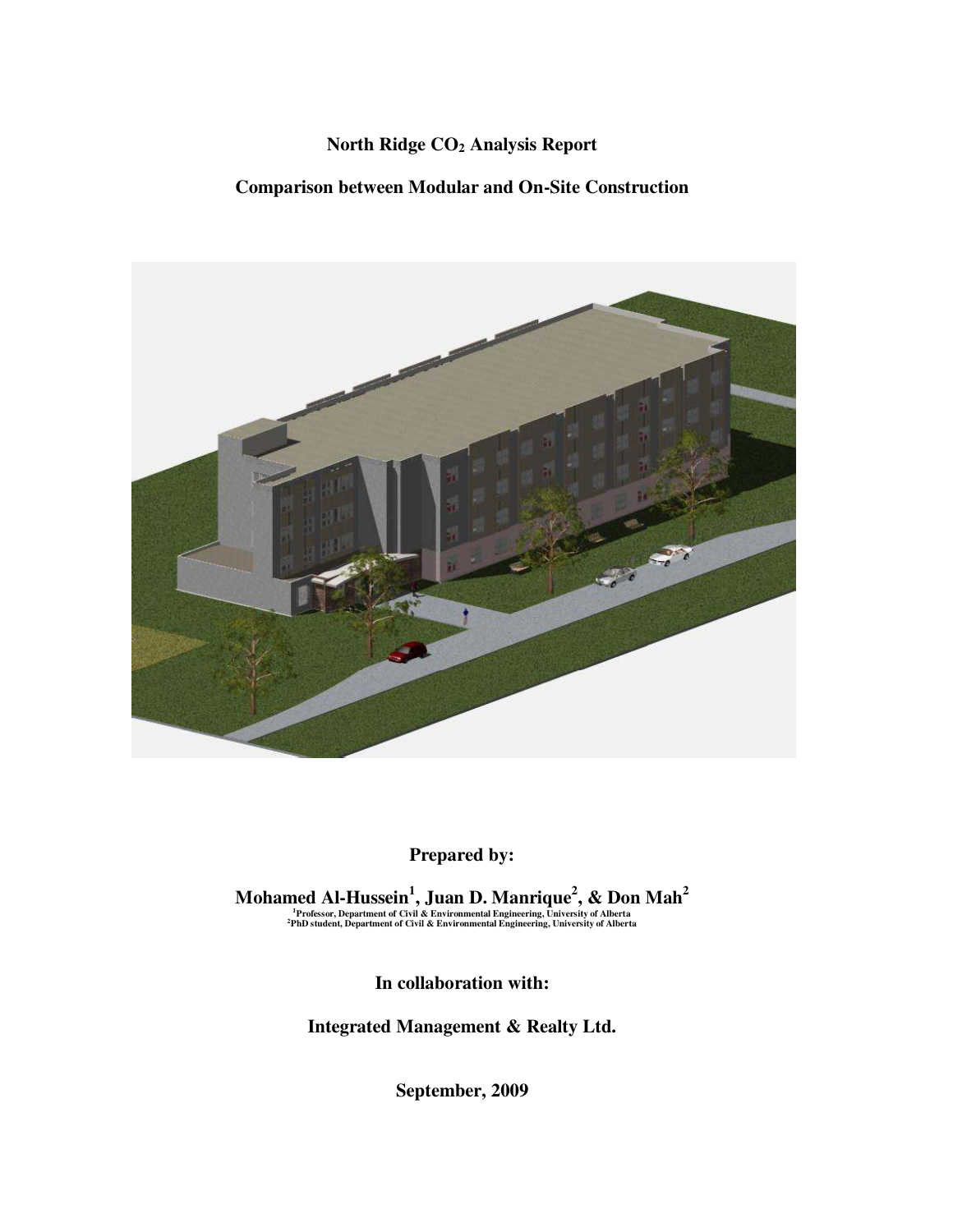### **Introduction**

The residential construction practice of on-site wood framing has been widely applied in North America and has been considered to be a reliable, efficient, low-cost construction method for housing. However, the reality today is that technological innovation, higher costs, and the need for sustainable construction are challenging this method. In particular, there has been a significant increase in greenhouse gas emissions due to construction-related activities, and an alternative to on-site construction thus needs to be considered. In particular, the purpose of this report is to compare through a case study on-site with modular construction practices in terms of their respective effects on  $CO<sub>2</sub>$  emissions.

### **Background**

Nearly \$6 billion (CAD) was spent in 2008 in the construction sector in Canada (Statistics Canada 2009, "Capital expenditures"). Furthermore, the construction industry uses more than 50% of the world's natural resources, 70% of which is wood materials (Edwards and Hyett 2001). For example, in Canada, more than 57 billion  $m<sup>3</sup>$  of sawn lumber was used for construction purposes during 2008 (Statistics Canada 2009, "Production"). When considered in relation to  $CO<sub>2</sub>$  emissions, these statistics demonstrate the economic and environmental impact of building construction. Previous research on  $CO<sub>2</sub>$  emissions (Gonzalez and Navarro 2006) has found that the construction of a conventional single-family dwelling  $(125 \text{ m}^2)$ generates more than 45 tonnes of  $CO<sub>2</sub>$ . To put this statistic in perspective, during 2008, almost 30,000 residential units (houses, low-rise and high-rise buildings) were constructed in Alberta alone (Statistics Canada 2009, "Residential construction"), which, based on the existing research mentioned above, corresponds to  $CO<sub>2</sub>$  emissions in excess of 1.3 million tonnes.

*Industrialized housing* is a term that describes various factory approaches to wood-framed house construction, such as modular and panelized. Industrialized homes are assembled from elements (i.e., modules, panels) which are constructed in a controlled environment and are then transported to the job site for assembly. Industrialized housing is sometimes referred to as "system-built", because dwellings are built using an efficient and cost-effective approach. Instead of the old-fashioned on-site, stick-built construction method, most of the work is prefabricated at an off-site climate-controlled factory, as mentioned. As each sub-section or modular component is finished, it is transported to the building site on a flat-bed truck*. Panelized construction* is the process of making wall and floor sections in a factory rather than at the construction site. In this approach depending upon the size of the panels, a crane may set the panels in place on-site after delivery.

## **Project Description**

The North Ridge Project is located at 21 Mont Claire Place, St. Albert, Alberta, Canada. North Ridge is a 42-suite, four-storey, multi-unit, low-rise residential building that will serve mainly as an affordable seniors' residence. As shown in the figures below, there are three types of exterior finishes for the building: horizontal and vertical cementitious siding, and stucco (smooth sand). Depending on the type of material used and the application process, there will be differing rates of  $CO<sub>2</sub>$  emissions.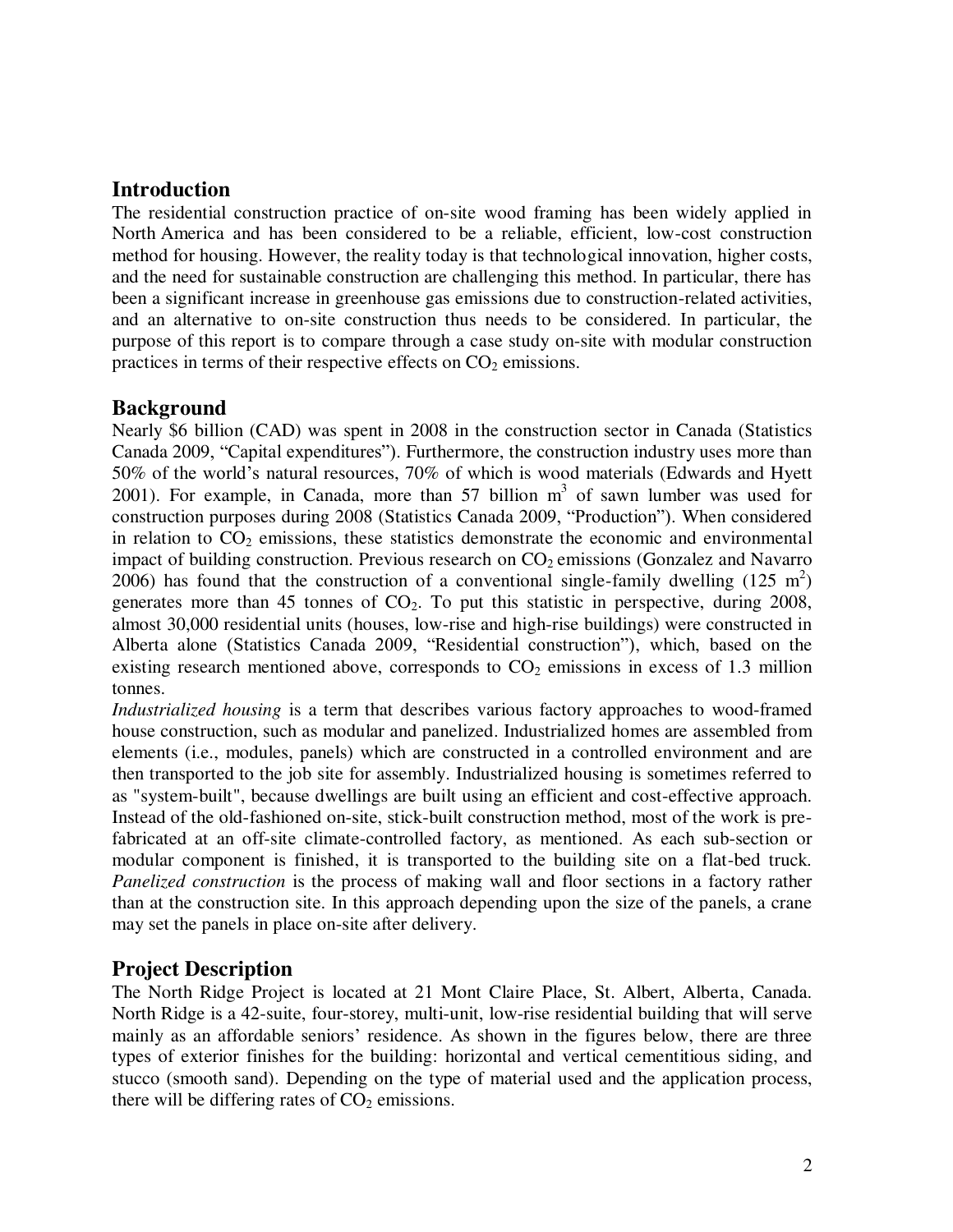

Figure 1: Exterior vertical siding and horizontal siding finishing



Figure 2: Exterior stucco (smooth sand) finishing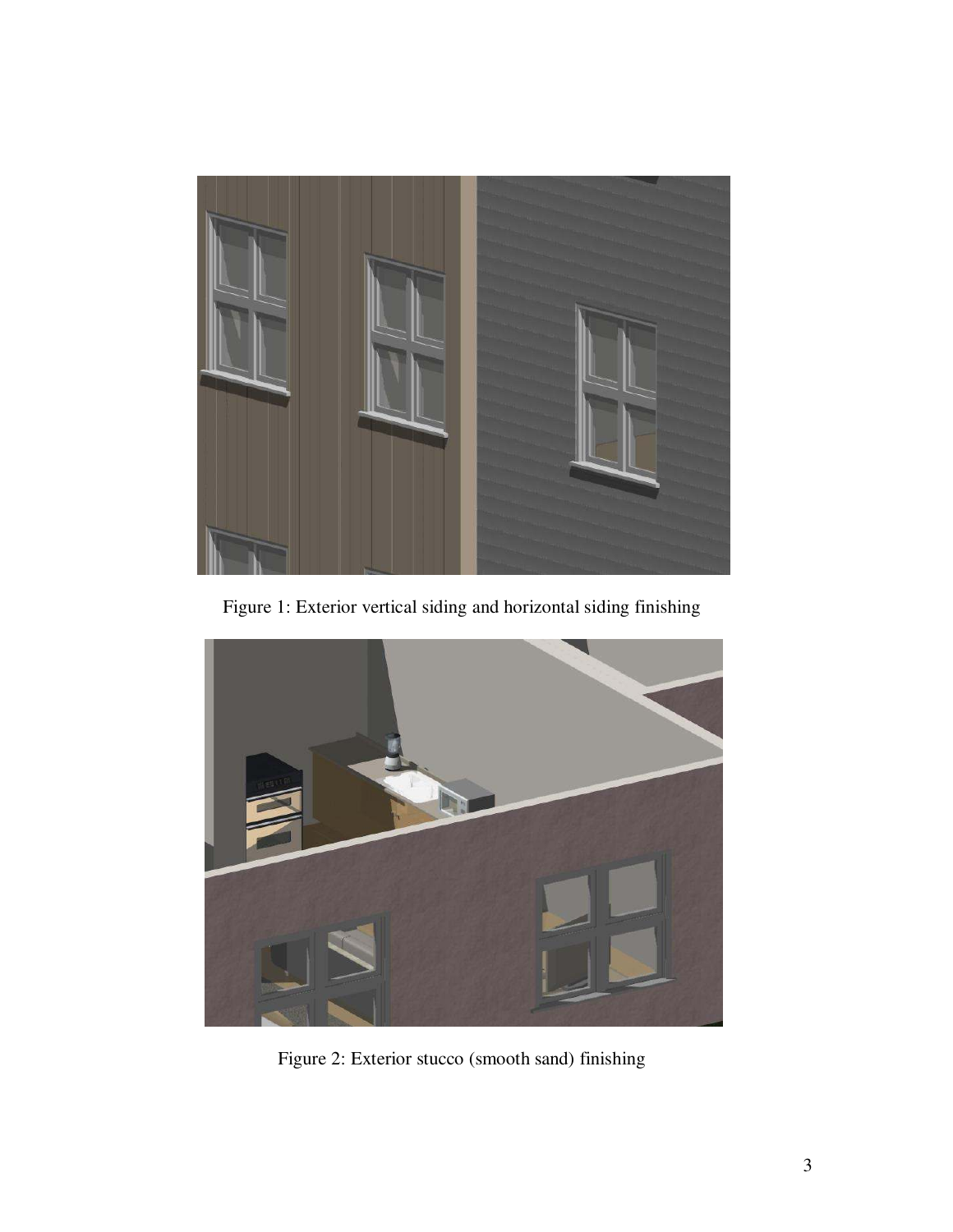Among the 48 suites, 40 have one bedroom and the remaining 8 have two bedrooms. A single-bedroom suite typically has an area of 594.60 s.f., while a two-bedroom suite has an area of 929.21 s.f.



Figure 3: Main entrance at northeast corner of building

## **Objective**

As mentioned, the central aim of this report is to provide an analysis of the  $CO<sub>2</sub>$  emissions incurred from traditional on-site residential construction and compare them with those from modular factory construction processes. In particular, this involves identifying on-site construction activities and quantifying their corresponding  $CO<sub>2</sub>$  emissions in terms of material delivery trips, crew trips, and equipment usage.

# **General Scope and Limitations**

The study's scope is limited to the residential construction industry, specifically multi-unit, low-rise dwellings. Regarding the quantification of  $CO<sub>2</sub>$  emissions, this investigation is also limited to on-site construction activities—embodied energy  $CO<sub>2</sub>$  quantification from building materials is not included in the analysis. The report will not only compare on-site and modular factory construction, but will also address the benefits of the modular construction process.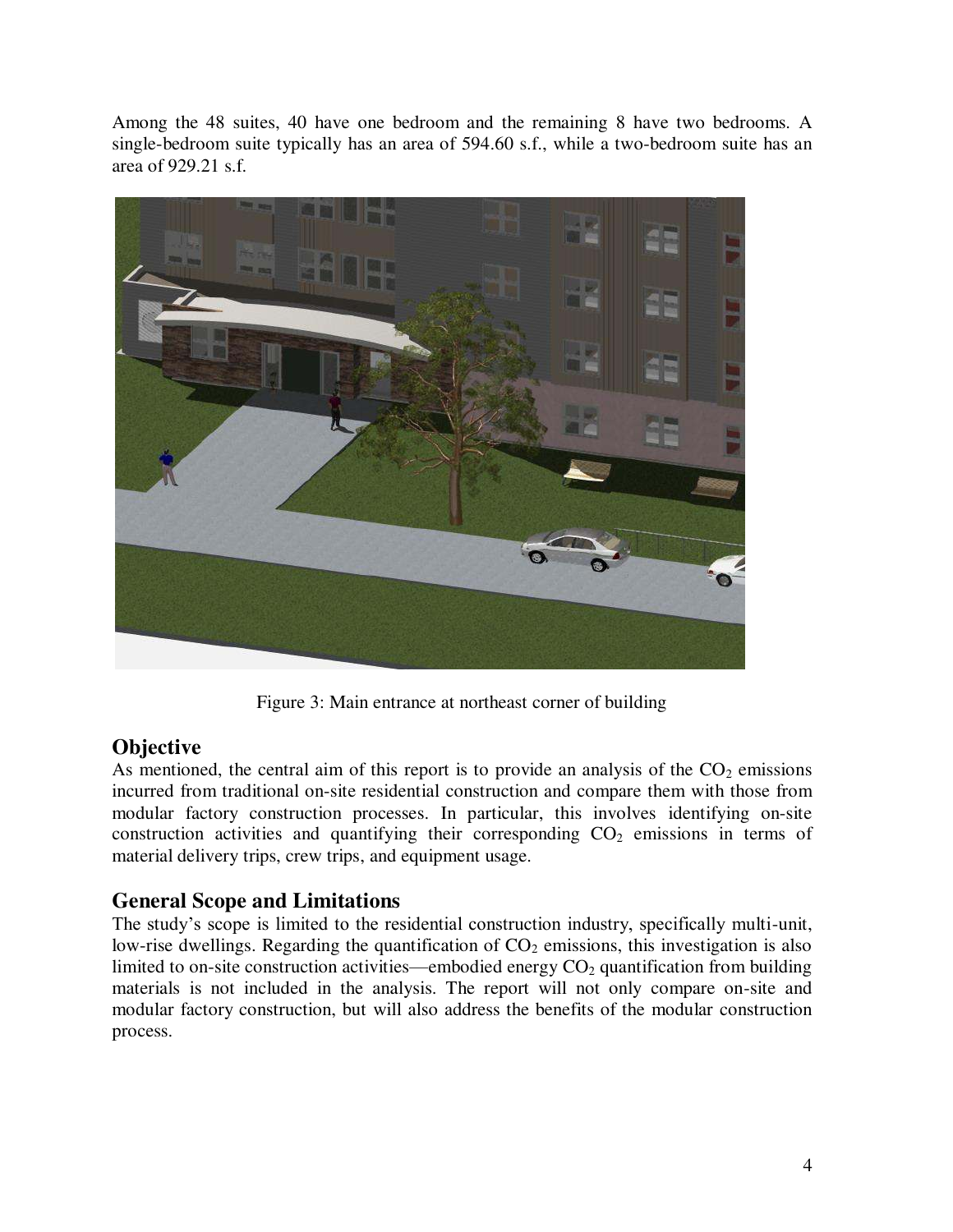#### **Assumptions:**

This research is built based on the following assumptions:

- On-Site Construction:
	- o Round trip for material delivery and crew transportation is assumed to be 40 km (City limits).
	- o Emission rates by equipment/vehicle type are generalized values (see Tables 1 and 2).

### **Analysis of CO2 Emissions for On-site and Modular Construction**

In order to determine the amount of  $CO<sub>2</sub>$  emissions due to on-site construction and modular construction, it is necessary to identify the types of equipment that are typically used for both construction methods, as well as the emission rates produced per unit of work. The same procedure is followed for the installation of construction materials for both construction processes.

#### **On-Site Construction Calculations**

Tables 1 and 2 provide a summary of the equipment used on-site; Table 1 lists the vehicle types used for material delivery and crew mobilization to the site:

| <b>Vehicle</b>              | kg/km |
|-----------------------------|-------|
| Concrete Pump               | 0.98  |
| Five-Ton Concrete Truck     | 1.16  |
| Five-Ton Truck              | 1.02  |
| <b>Half-ton Truck</b>       | 0.34  |
| One-Ton Truck               | 0.7   |
| Ten-Ton Truck               | 1.26  |
| Three axle dump Truck (9m3) | 1.9   |
| <b>Three-Ton Truck</b>      | 0.82  |
| Two-Ton Truck               | 0.76  |
| Van/Car                     | 0.23  |

Table 1:  $CO<sub>2</sub>$  emission rates per vehicle type

The vehicle types listed above have a direct impact on the total  $CO<sub>2</sub>$  emissions per building. As can be seen, a van/car emits 0.23 kg/km, while a one-ton truck emits 0.70 kg/km. The nature of vehicle usage is also taken into account in this analysis in order to provide more accurate results, differentiating between material transportation and manpower mobilization.

Table 2 provides a summary of some of the equipment/tools used by trades involved during the construction process on-site and their related  $CO<sub>2</sub>$  emissions per hour of work:-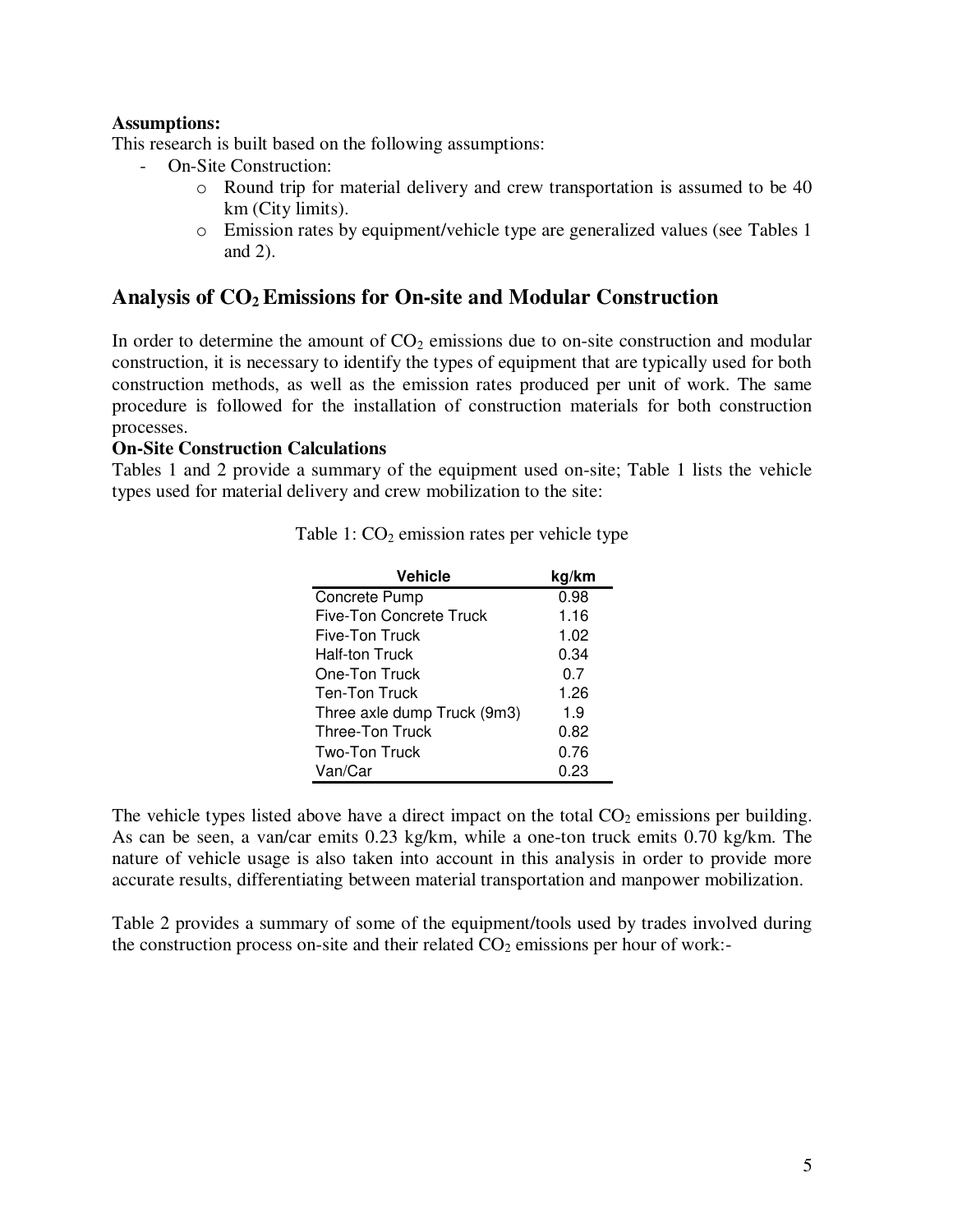| <b>Equipment</b>         | kg/hr |
|--------------------------|-------|
| <b>Bobcat</b>            | 28.63 |
| Compactor                | 35    |
| Compressor               | 2.68  |
| <b>Concrete Finisher</b> | 9.65  |
| Concrete Pump            | 22.36 |
| Excavator                | 40    |
| Generator                | 2.68  |
| l ift                    | 16    |

Table 2:  $CO<sub>2</sub>$  Emission rates per equipment type

Table 3 shows a sample of on-site construction activities and their corresponding  $CO<sub>2</sub>$ impacts. If we take framing material delivery as an example, we find that this activity accounts for  $3,536$  kg of  $CO<sub>2</sub>$  emissions per floor. This amount is based on the number of delivery trips, the type of vehicle used, and the type of equipment used to hoist the material to the various floors. The quantification for on-site construction is divided into two distinct stages: Stage 1 includes work from excavation to gypcrete, while Stage 2, also known as unit finishing, includes work from gypcrete to possession. The detailed breakdown of activities in both stages is provided in the appendix.

Table 3: Emissions from framing activity

| <b>Activity - Excavation to Gypcrete</b>  | Duration | <b>Material Trips</b> |                | <b>Crew trips</b> |                | <b>Equipment</b> |            | CO <sub>2</sub> |
|-------------------------------------------|----------|-----------------------|----------------|-------------------|----------------|------------------|------------|-----------------|
|                                           | (days)   | Qty (trips)           | <b>Vehicle</b> | Qty (trips)       | <b>Vehicle</b> | Qty (hrs)        | Type       | (Kg             |
| FRAMING MATERIAL DELIVERY (PER FLOOR)     |          |                       | Ten-Ton Truck  |                   |                |                  | Lift       | 3536            |
| FRAMING (PER FLOOR) WALLS and FLOOR ABOVE | - 1      |                       |                | 112               | Van/Car        | 224              | Compressor | 6523            |

The construction activities listed in the appending spreadsheets are categorized according to material trips, crew trips, and equipment usage. The accumulated emissions of these activities for both stages equal 106 tonnes of  $CO<sub>2</sub>$ . With respect to Stage 1, from excavation to gypcrete, the first six activities generate half of the  $CO<sub>2</sub>$  emissions—41 tonnes of the 82 tonnes for this stage. Excavation, in particular, contributes 24% of Stage 1 emissions. The second stage, gypcrete to possession (finishing), accounts for another 19 tonnes of  $CO<sub>2</sub>$ emissions. In total, on-site construction activities generate **98.9 tonnes** of  $CO<sub>2</sub>$  emissions.

#### **Modular Construction Calculations**

The calculation of  $CO<sub>2</sub>$  emissions from modular construction was tabulated in a similar approach as for on-site construction process. The installation of materials, equipment used, and trips for labour and materials for modular construction varied significantly from on-site construction, primarily due to the mass production techniques employed (see appendix).

#### **Crew Trips**

Crew trips for conventional on-site construction (10.75 months from main floor framing to turn-over/possession—basement pouring not included) result in  $69.8$  tonnes of  $CO<sub>2</sub>$ emissions. Crew trips for modular construction (6.75 months with a total of 4.98 days of total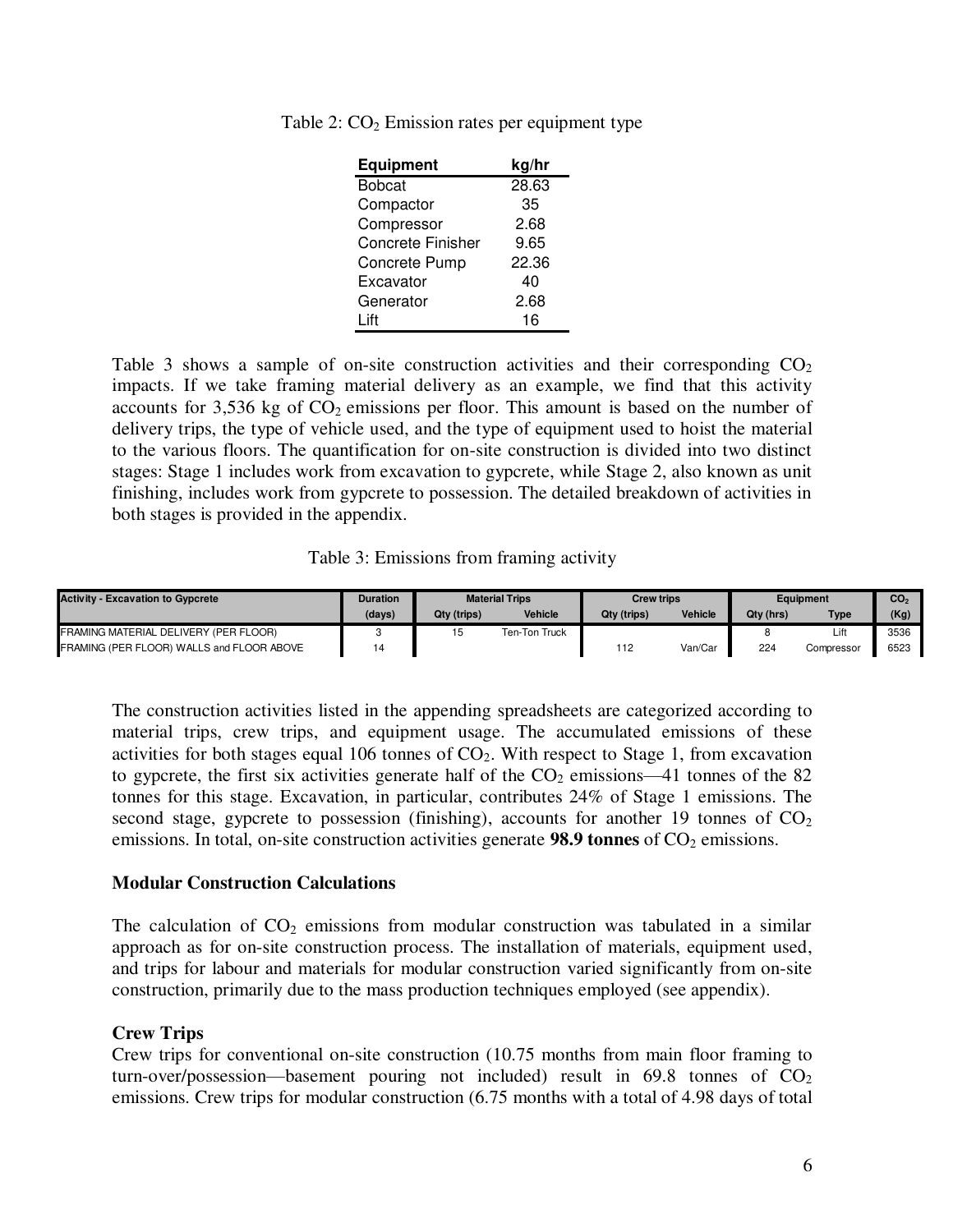cycle time per cube) result in  $69.8*6.75/10.75 = 43.82$  tonnes of  $CO<sub>2</sub>$ . The difference is 26 tonnes of CO<sub>2</sub>. Hence, modular construction process savings, based on the reduced crew trips, amounts to 26 tonnes in CO<sub>2</sub> emissions. It should be noted that material procurement varies depending on the construction method; for instance, in modular construction, materials are delivered to the factory in bulk, not in packages as is often the case for on-site construction.

#### **Scheduling**

A line-of-balance schedule of all construction activities is included in the appendix. This schedule is based on a summer construction start. For both construction methods, the duration from excavation to foundation walls is 3.5 months. For modular construction, 8 cubes are manufactured per week (2 suites per cube). It takes 4.75 months to build 42 apartments/suites in the factory. After shipping the modules to site, 2 months more are needed to finalize the connections and finish the building. In comparison, on-site construction takes 9 months to complete the first stage and 2.75 months for the finishing stage. Overall, the project lasts 6.75 months using modular construction, compared to 10.75 months for the traditional on-site construction process.

It should also be mentioned that scheduling of the project start during a different season could drastically impact  $CO<sub>2</sub>$  emissions. The effect of season on construction activities and emissions is thus outlined in the following section.

#### **Winter Heat**

On-site construction during the winter has a dramatic impact on  $CO<sub>2</sub>$  emissions. Typically, two 400,000-BTU heating units are used per floor for space heating to support construction activities, with the emission rate generally being  $62.7$  kg of  $CO<sub>2</sub>/million BTU/hour.$  Hence, ten units operating at 10 hours per day for 22 working days per month, and one unit operating at half-capacity during non-working time, will result in  $431$  tonnes of  $CO<sub>2</sub>$  emissions over the course of 5 months.

The factory space required for manufacturing the North Ridge project is assumed to be 120,000 s.f. For the purpose of comparison, the factory facility's heating results in 74.7 tonnes of  $CO<sub>2</sub>$  emissions for the same 5-month period. It is important to note that two months of propane heating are required when installing and connecting the modules on-site (172.5 tonnes of  $CO<sub>2</sub>$ ). Still, this results in significant savings of **184 tonnes** of  $CO<sub>2</sub>$  emissions if the construction process is moved to a factory environment during the worst-case scenario for modular construction, i.e., winter construction (see Table 4).

Table 4: Comparison of  $CO<sub>2</sub>$  emissions between on-site and modular construction

| Item                                                      | Conventional | Modular | <b>Difference</b> | Difference (%) |
|-----------------------------------------------------------|--------------|---------|-------------------|----------------|
| Construction Time (Months)                                | 10.8         | 6.8     | 4.0               | 37%            |
| $CO2$ emissions - construction process (Tonnes of $CO2$ ) | 98.9         | 56.3    | 42.5              | 43%            |
| $CO2$ emissions - Winter Heating (Tonnes of $CO2$ )       | 431.3        | 247.2   | 184.0             | 43%            |
| Total (CO <sub>2</sub> )                                  | 530.1        | 303.6   | 226.6             | 43%            |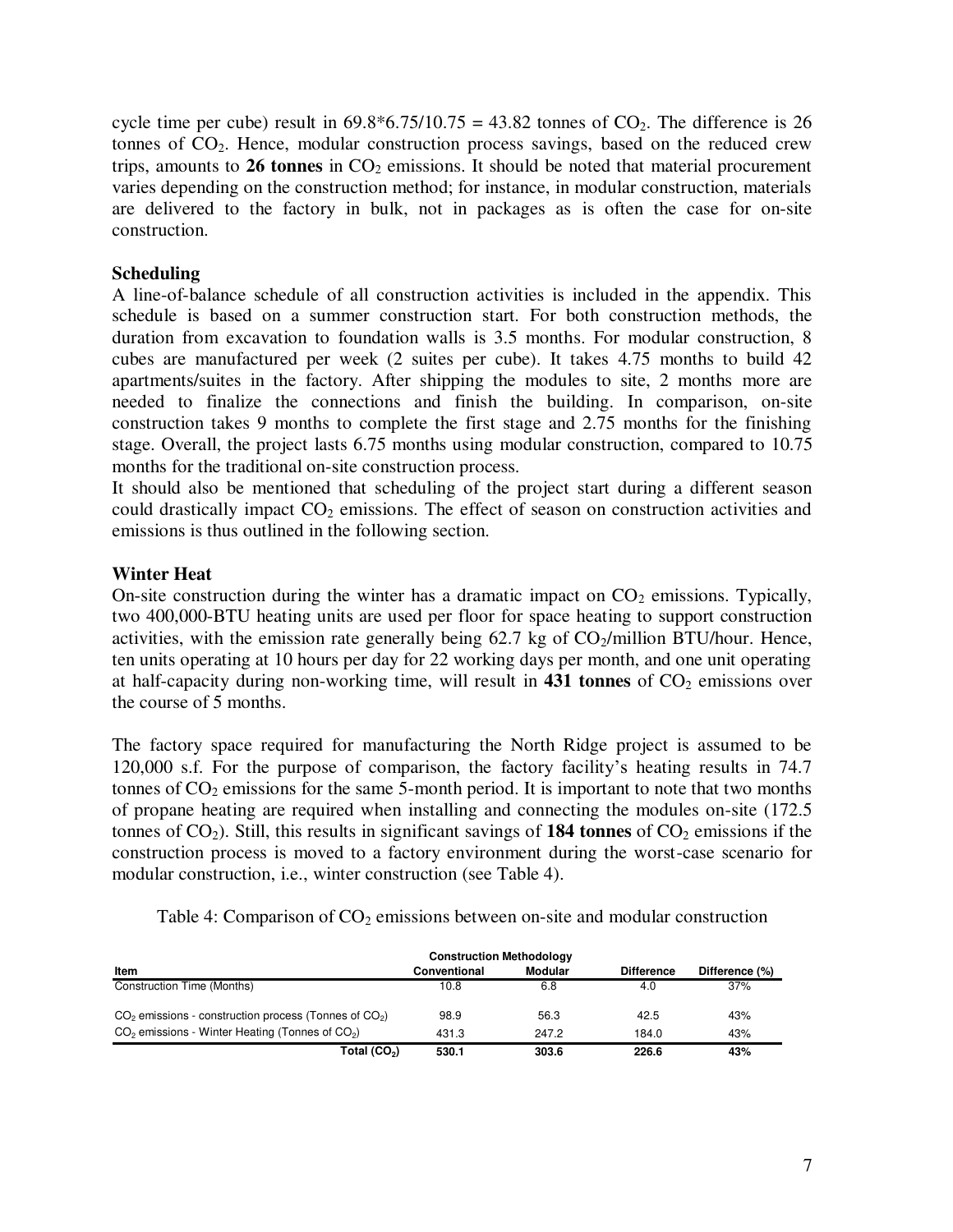### **Construction Material Waste Minimization**

In Alberta, approximately 22% of the materials required for new construction and renovations become waste in landfills—approximately 650 thousand tonnes in 2006. Alberta Environment's aim to reduce waste by 500 kg/capita by 2010, meanwhile, accounts for 50% of the province's current material waste (C&D Waste Reduction Advisory 2006). In terms of new construction for the homebuilding industry, 4.38 pounds of material waste are produced per square-foot (California Integrated Waste Management Board 2007). A study conducted by the Hole School of Construction Engineering at the University of Alberta found that, on average, almost 1400 kg of waste are generated during the construction of a single residential facility, 89% of which is wood waste. Furthermore, the variation in material waste was almost 600 kg for the same house model between different framing contractors (Mah 2007).

The causes of the excessive waste produced lie in the nature of the building process. The conventional building of a home is conventionally-managed in the manner of a small-scale project. The home developer orders materials, such as lumber, OSB sheets, and shingles from suppliers who package and ship them to the site. Trades contract only for the labour involved. This practice leads to remarkable material waste for a number of reasons. First, considering the potential cost of schedule delays due to material shortage, the builder is willing to absorb the cost of consequential material waste from overbuying in order to circumvent schedule delays. Moreover, construction methods are not standardized—different trades companies offer the same services using different methods and material quantities. Therefore, estimators often issue purchase orders (POs) of material packages with a 10%– 15% safety factor. In consideration of high labour costs, suppliers usually include in material POs commercially-available dimensional material instead of the exact lengths and amounts needed, leading to an additional 5%–10% waste. Subcontractors also have little motivation to save material, since every job comes with its own material package provided. For home developers, it is not worthwhile economically to collect leftovers from job sites and reassemble them into new packages. Consequently, extra material is generally left on the site and eventually is discarded.

Research data indicates that 9% of materials by weight delivered to a construction site end up as waste (Bossink and Brouwers 1996). Mechanisms that may reduce construction material waste include build green programs, componentization methodologies, and landfill levies (C&D Waste Reduction Advisory 2006). Most of the waste recycling programs provide incentives to construction companies and contractors to look after material leftovers (Kelleher Environmental 2006), but little has been done to maximize material usage. The manufacture of building components and use of automated building designs, on the other hand, serve to minimize material waste and better utilize primary materials for construction.

The utilization of a controlled environment, such as a manufacturing shop, addresses waste reduction prior to construction disposal. The process of building components in a plant results in continuous flow production, where material inventory is managed based on consumption instead of project-based estimates. Theoretically, there should be no material left. The example of floor joists demonstrates this concept. Figure 4 shows a floor joist package delivered to the site of a duplex house, which consists of three types of joists: 40' long 11-7/8" Ni-40x, 30'-long 11-7/8" Ni-40x, and 24'-long 11-7/8" Ni-80x. Every joist is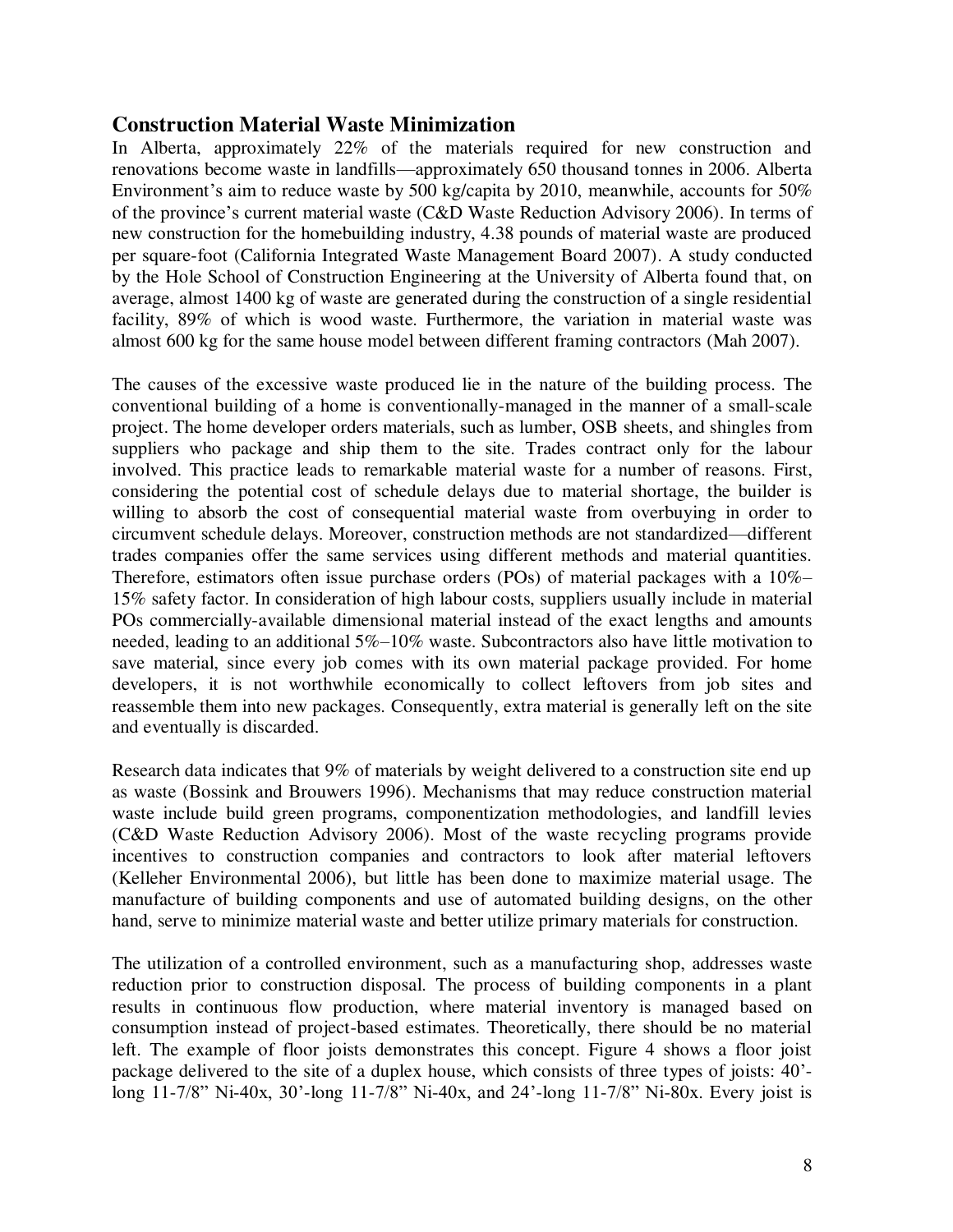cut to a required length, as shown in Figure 5, resulting in leftovers that are too short to be applied elsewhere. In contrast, Figure 6 shows the situation in a pilot pre-fabrication plant. Using 60'-joists from the shop inventory, the workers cut the required length of the material, optimizing the cutting sequence to minimize leftovers. Based on data collected for 16 jobs completed in June, 2008, the average lumber cost was reduced by 8%-10% (actual lumber cost compared to PO amount for conventional building) for typical single-family homes  $(1900 \text{ s.f.})$  and 12% for small dwellings ( $\leq 1500 \text{ s.f.}$ ).



Figure 4: Floor joist package



Figure 5: Joist being cut to correct length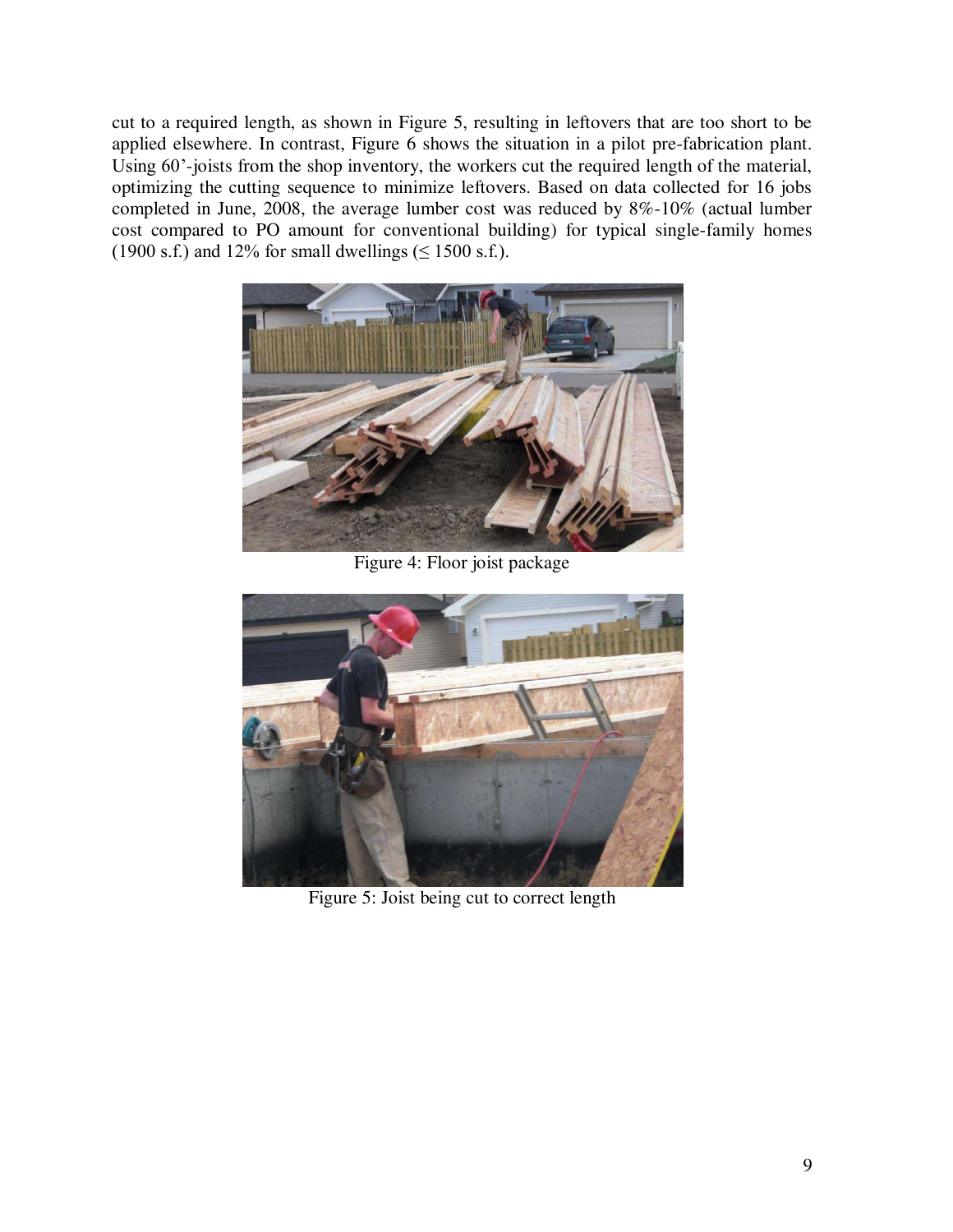

Figure 6: Floor joist inventory in pre-fab plant

The use of mathematical algorithms and application of the obtained results to build components for stick-built residential construction is a technique to minimize material waste. The investigation is limited, however, by the current practice regarding material handling and storage, as well as by the logistics required to apply cutting patterns and scenarios at the manufacturing shop.

The Hole School of Construction Engineering at the University of Alberta has developed a system based on information, innovation, and applied intelligence for stick-built residential facilities. Research in this area has focused on 3D modeling and material optimization techniques in order to provide automated construction drawings for panelized framing in the home building industry. Take-off lists of materials and cutting patterns are extracted from the drawings for nominal lumber, sheathing, and drywall. With regard to material waste, the current model uses combinatorial analyses to generate the optimum number of cuts and leftovers for the given materials. For example, a material waste rate of less than 1% can be achieved for nominal lumber by utilizing diffent combinations with 8-, 9-, and 12-foot components in a detached single-family home (Manrique et al. 2008). Implementing this research in the current practice can improve the quality of manufactured building components in the home building industry by prefabricating them within a controlled environment for subsequent assembly on-site.

Another aspect of waste reduction is materials innovation. However, innovation of materials is often constrained by factors ranging from social to economic (Goverse et al. 2001). Nonetheless, new products and materials have been successfully introduced into the marketplace. The selection of construction materials with a low-environmental impact has resulted in a  $27\%$  reduction in  $CO<sub>2</sub>$  emissions (Gonzalez and Navarro 2006).

Still, there are opportunities for further innovations in materials in the interest of sustainability. Previous research in residential construction has shown, for instance, that wood waste accounts for 60% (by volume) of all waste. As Figure 7 shows, wood accounts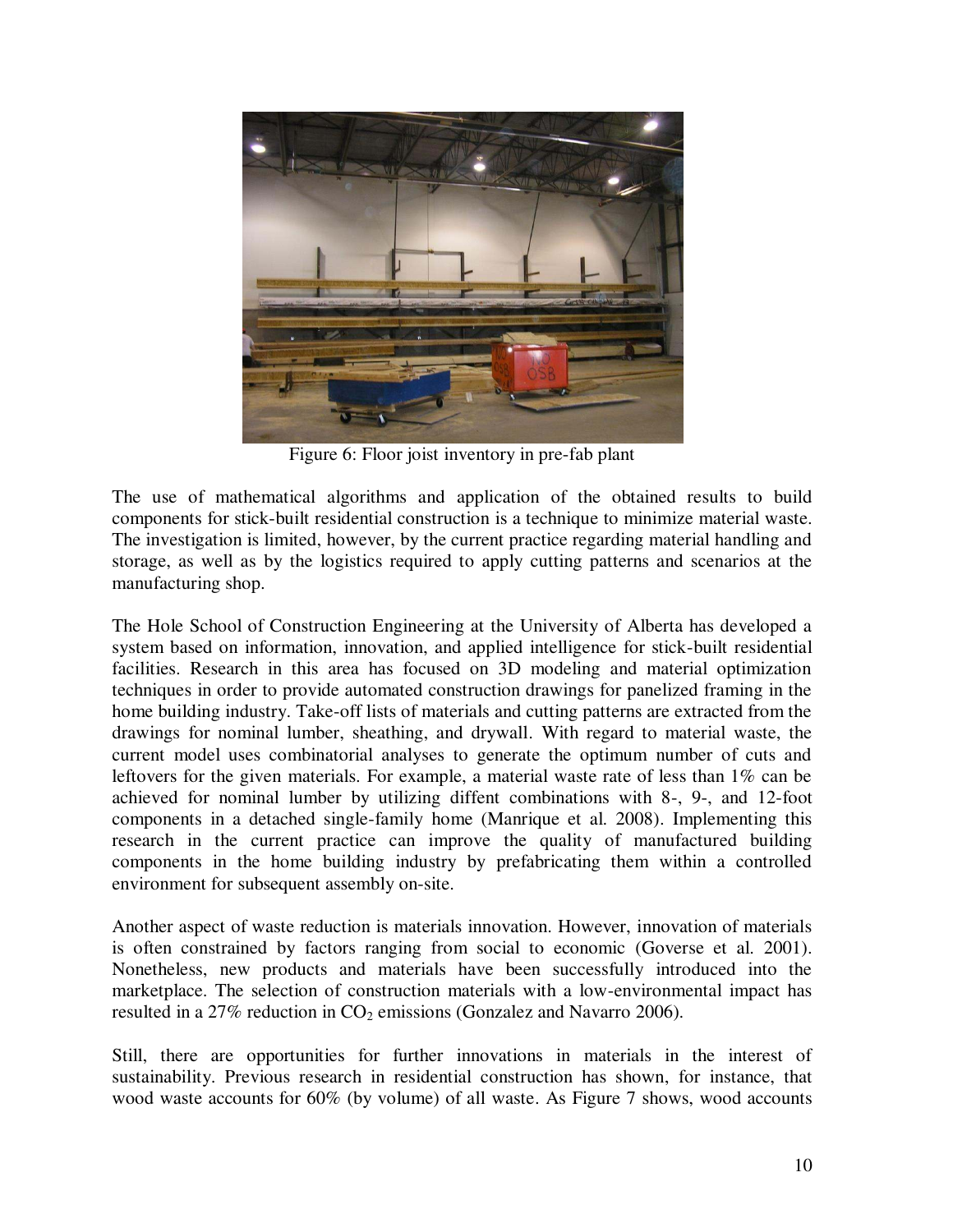for the vast majority of material waste particularly at the first of the three waste pick-ups for a typical home (Mah 2007), and thus wood is an appropriate resource to be targeting in terms of sustainability enhancements.



Figure 7: Material waste from framing pick-up (by volume)

Reuse is another avenue of waste minimization. Asphalt shingles, for instance, are thrown away at a rate of 1.25 million tonnes per year in Canada. Leftovers of these products can easily be stored and reused if construction takes place within a controlled environment (manufacturing shop), thus minimizing landfilling of these usable materials (Alberta Construction Magazine 2007). The implementation and control of waste management procedures at manufacturing shops are easier to achieve with bulk storage of material waste.

Another consideration in waste generation is demand. Because labour costs typically exceed material costs, the pace of construction is increased during times of high demand and, consequently, material is used less effectively. Primary materials are misused, generating high volumes of waste and decrementing vital resources such as wood and gypsum board.

# **Benefits of Modular Construction**

Considering the opportunities outlined above for waste minimization, utilization of a modular construction approach can facilitate waste minimization in a number of respects.

## **Environmental**

Consolidating work at a factory reduces the  $CO<sub>2</sub>$  emissions resulting from the transport of materials and labour as well as from construction operations. Waste materials are minimized, and the waste generated is easily reused and recycled in the factory. Generally, there is no need for large dumpsters to remain on-site for an extended period of time. With a compressed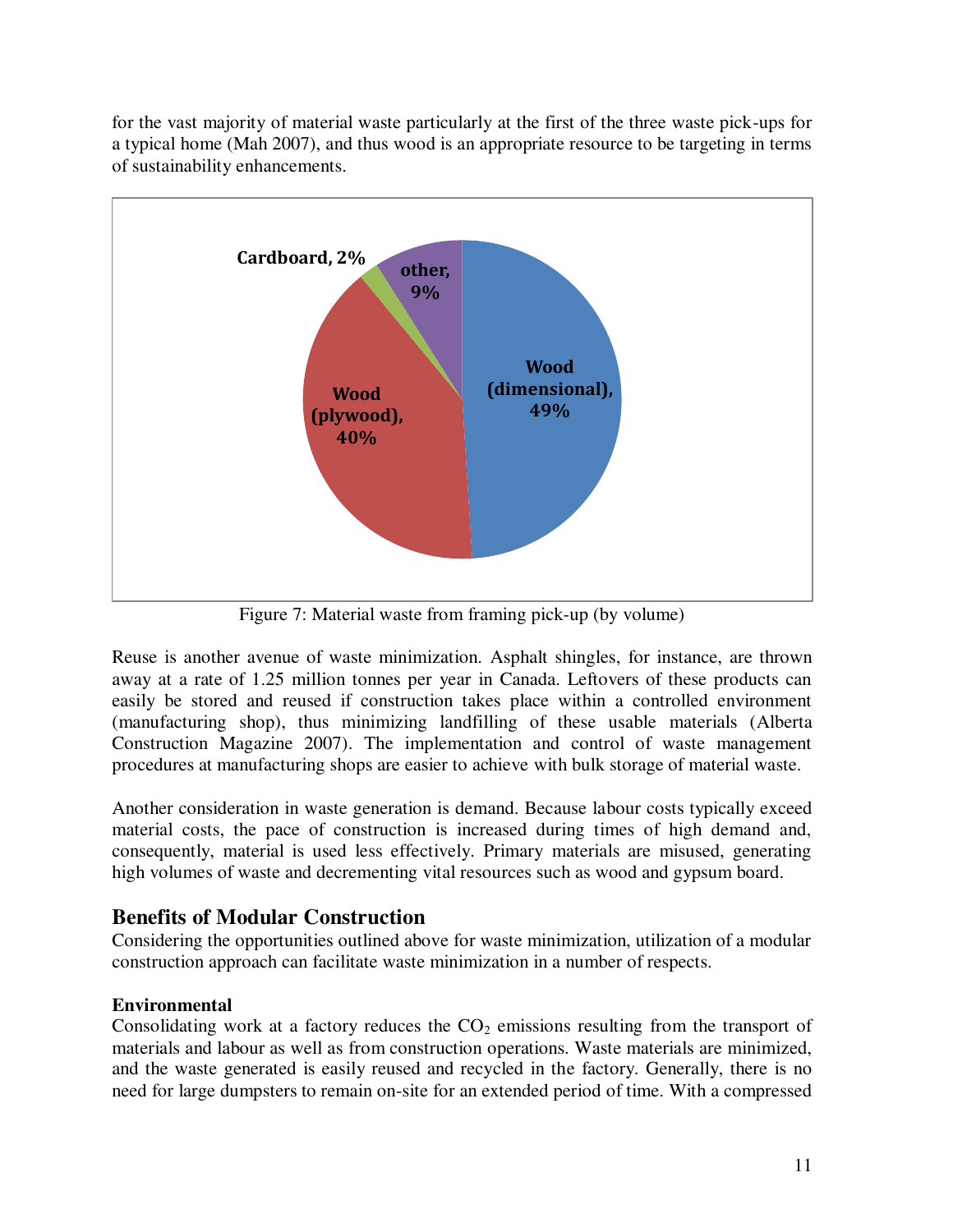site schedule, fewer workers are on-site, and for less time, and fewer materials are stored onsite. Furthermore, tightening the building envelope lowers the consumer's energy bill due to the smaller heating/cooling system. LEED certification and NetZero programs can also be considered under this approach, since factory-based construction allows for better quality control in regard to such aspects as house sealing.

#### **Scheduling**

In modular building, factory construction of a home and site preparation work can proceed simultaneously, allowing projects to be completed in a much shorter time-span.

Modular homes are assembled in a factory while earthwork, foundation, and utilities service are prepared on-site. When properly scheduled, the modular sections or panels can be installed on-site immediately upon delivery. Complete hook-up, final grading, and landscaping can usually be completed within one month, and often sooner. With a shorter construction time, the homeowner benefits from an earlier move-in date.

#### **Economic**

Since houses are built by a stable work force under controlled factory conditions with predictable raw material inventory and supply, assembly is much more efficient, resulting in a cost reduction compared to conventional construction by 10%-30% (Goverse et al. 2001). Through industrialization, the operating costs per house will also be reduced due to building tightness. These savings could be passed on to buyers under affordable housing initiatives.

It is important to note that material storage and double-handling are unnecessary costs that are absorbed by the final customer. Utility costs such as heating, power and water supply are incurred due to mid-point material handling between main suppliers and construction sites. Table 5 shows approximated costs of material storage and handling, based on an annual cost for material storage, handling, utilities, and other operations of approximately CAD \$1.8 million for a 40,000 s.f. warehouse (Napolitano 2003):

| <b>YEAR</b> | <b>Storage</b> | <b>Handling</b><br>$  (CAD $ / $ . 5. f. )   (CAD $ / $ . 5. f. )   (CAD $ / $ . 5. f. )  $ | <b>Utilities</b> | Operating +<br>Adm.<br><b>Expenses</b><br>(CAD \$1<br>s.f.) | Total<br>(CAD \$I<br>s.f.) |
|-------------|----------------|---------------------------------------------------------------------------------------------|------------------|-------------------------------------------------------------|----------------------------|
| 2008        | 12.05          | 22.49                                                                                       | 2.35             | 6.26                                                        | 43.14                      |

| Table 5: Warehouse costs per year (Canadian dollars per square foot) |
|----------------------------------------------------------------------|
|----------------------------------------------------------------------|

## **Safety**

Safety on the job site is a significant issue for contractors. During a shortage of skilled labour, many young and inexperienced workers enter this field without adequate training. Consequently, the rates of on-site accidents with these young workers are higher than with older, more experienced workers. In addition, site conditions such as inclement weather (temperature, wind, moisture) lead to higher accident rates (WCB BC 2009). With the shift towards a controlled factory environment, these weather conditions are mitigated. Likewise, factory construction better lends itself to safe material handling and assembly than do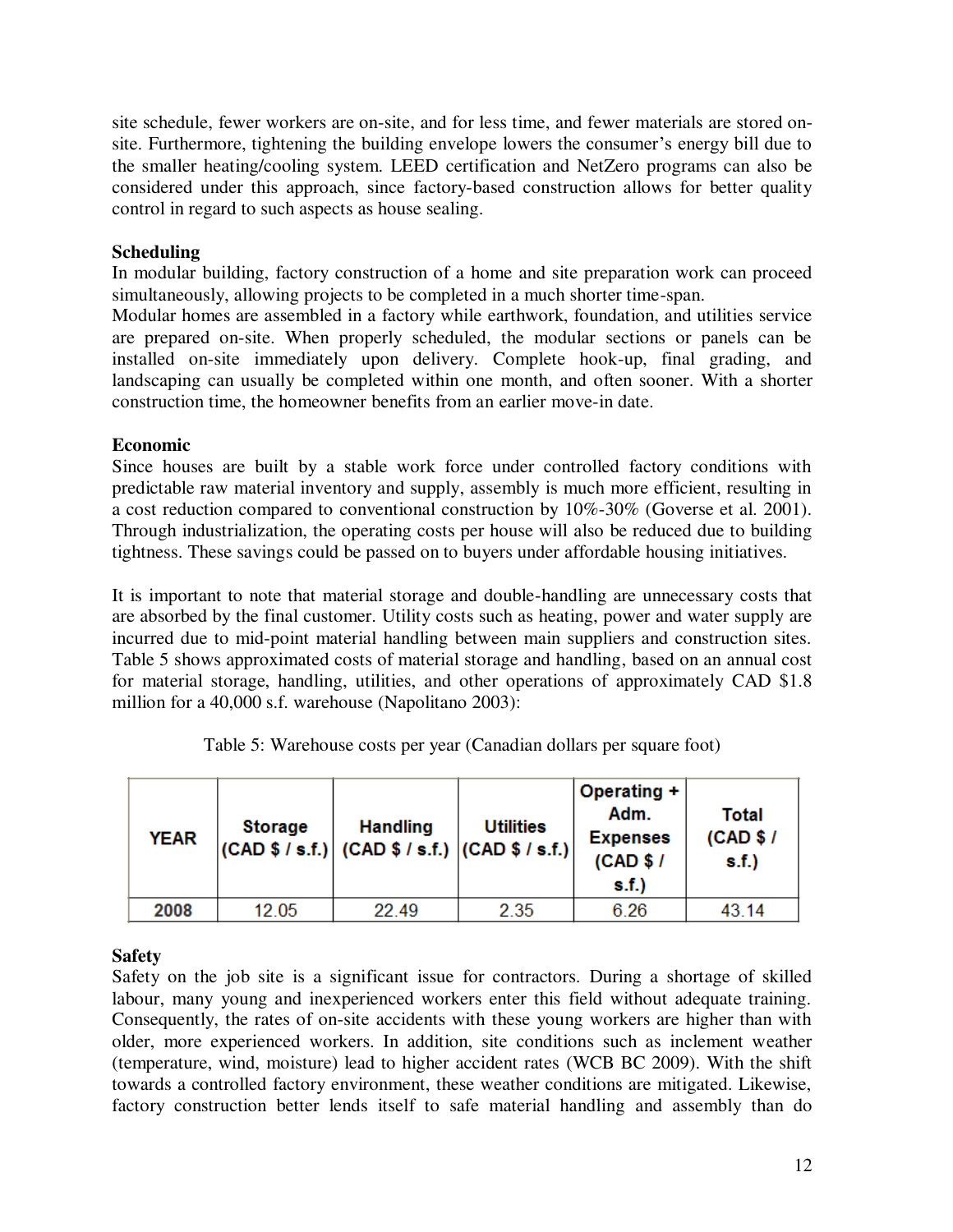conventional methods. For example, safety risks are significantly decreased when the need to work on elevated platforms or walls is reduced.

Among safety issues for on-site construction, the risk of falling is of paramount concern. Moving towards a factory setting will reduce claims from injuries due to falls in floor openings and wall-lifting activities. Use of scaffolds and ladders, which are high contributors to injuries, is eliminated since assembly of panels and modular components is performed at the ground level in factories. For conventional on-site construction, conversely, statistics indicate that more than 50% of all injury claim costs are due to falls, with an average of approximately \$32,000 and 71 days lost per claim for the period, 2003-2005. As shown in the distribution in Figure 8 based on WCB statistics (WCB BC 2009), injuries due to falls can be significantly mitigated through utilization of a factory construction approach which eliminates the need for tasks to be performed from a ladder or scaffold. Hence, factory construction's potential safety benefits and cost savings (well over \$16 million) would be substantial.



Figure 8: Claims due to injury, 2003-2005

### **Quality**

Modular and panelized construction is tighter and stronger than stick-built or traditional methods because of the high level of quality control possible in a controlled indoor environment with an experienced labour force. Furthermore, workers familiar with their product can easily integrate materials and techniques into the process when working side-byside with individuals of other trades backgrounds.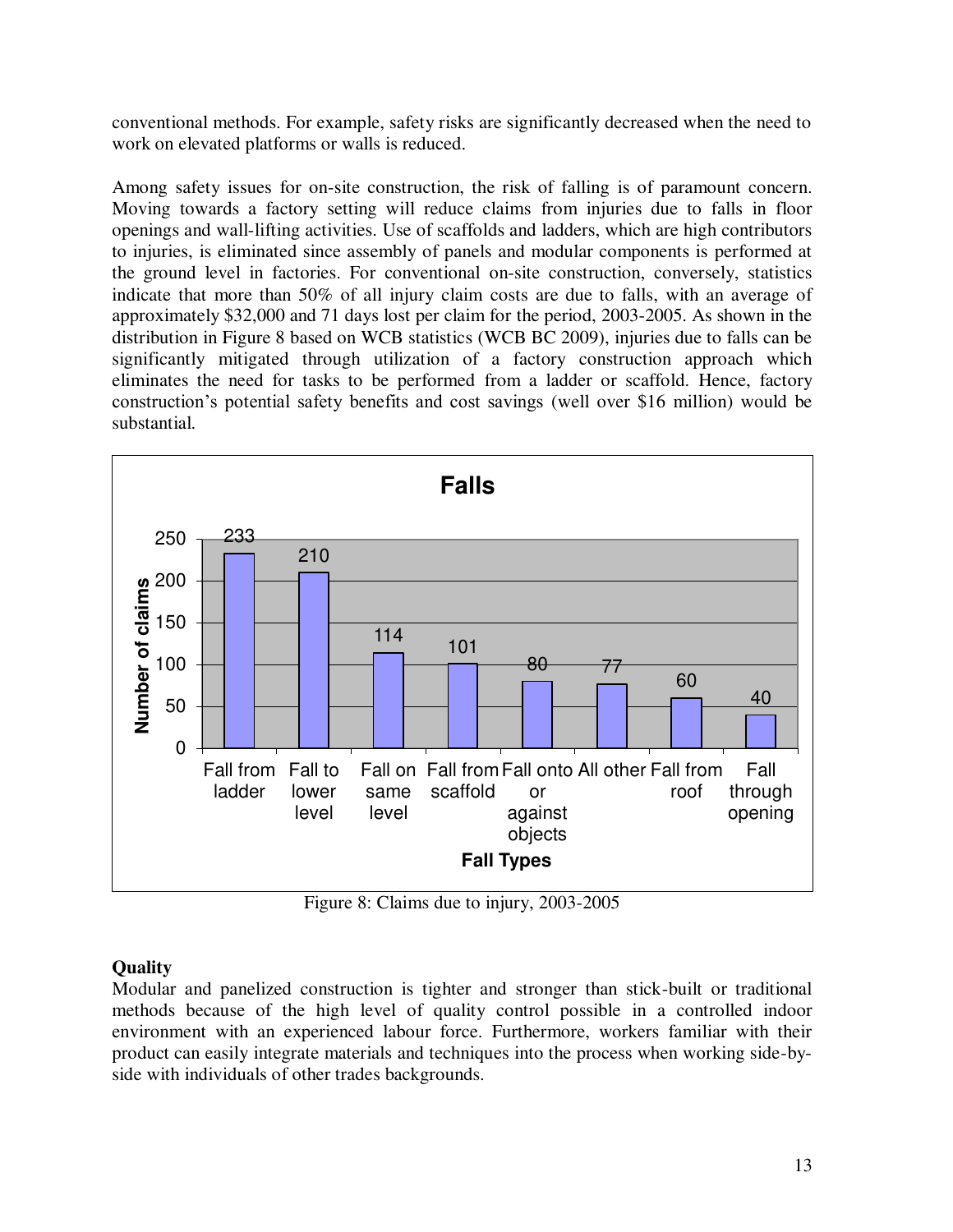#### **References**

- Alberta Construction Magazine (ACM) (2007). "Discarded roofing material gets second life in new applications." <http://www.albertaconstructionmagazine.com> (Jul., 2008).
- Bossink, B. A. G. and Brouwers, H. J. H. (1996). "Construction waste: Quantification and source evaluation. *Journal of Construction Engineering and Management*, 122(1), 55-60.
- C&D Waste Reduction Advisory (2006). "New construction and renovation waste materials: Opportunities for waste reduction and diversion." Construction and Demolition Waste Strategy and Pilot Design Initiative, Calgary, AB, Canada, July 20.
- California Integrated Waste Management Board (2007). "C&D Recycling Plan Process." Innovations case studies: C&D recycling plans and policies. <http://www.ciwmb.ca.gov> (Jul., 2008).
- Edwards, B. and Hyett, P. (2001). "Rough guide to sustainability." RIBA Enterprises, London, UK.
- Gonzalez, M. J. and Navarro, J. G. (2006). "Assessment of the decrease of  $CO_2$  emissions in the construction field through the selection of materials: Practical case study of three houses of low environmental impact." *Journal of Building and Environment*, 41(7), 902-909.
- Goverse, T., Hekkert, M. P., Groenewegen, P., Worrell, E.S., and Ruud, E.H.M. (2001). "Wood innovation in the residential construction sector; opportunities and constraints." *Resources, Conservation and Recycling*, 34(1), 53-74.
- Kelleher Environmental (2006). "C&D waste diversion in other jurisdictions." Construction and Demolition Waste Strategy and Pilot Design Initiative, Calgary, AB, Canada, Jul., 20.
- Mah, D. (2007). *Analysis of Material Waste from the Framing Stage in Residential Construction Based on Landmark Homes Field Investigation*. Field Report, University of Alberta, Edmonton, AB, Canada.
- Manrique, J. D., Al-Hussein, M., Bouferguène, A., Safouhi, H., and Nasseri, R. (2008). "Automation of construction drawings and waste minimization for stick-frame constructions based on the  $i<sup>3</sup>$  concept." *Proceedings, CSCE Annual Conference*, Quebec City, QC, Canada, Jun. 10-13.
- Napolitano, M. (2003). *The Time, Space & Cost Guide to Better Warehouse Design, 2nd Edition*. Distribution Group & Associates, Boonton, NJ, USA
- Statistics Canada (2009). "Capital expenditures by sector, by province and territory." <http://www.statcan.ca> (Jul., 2009).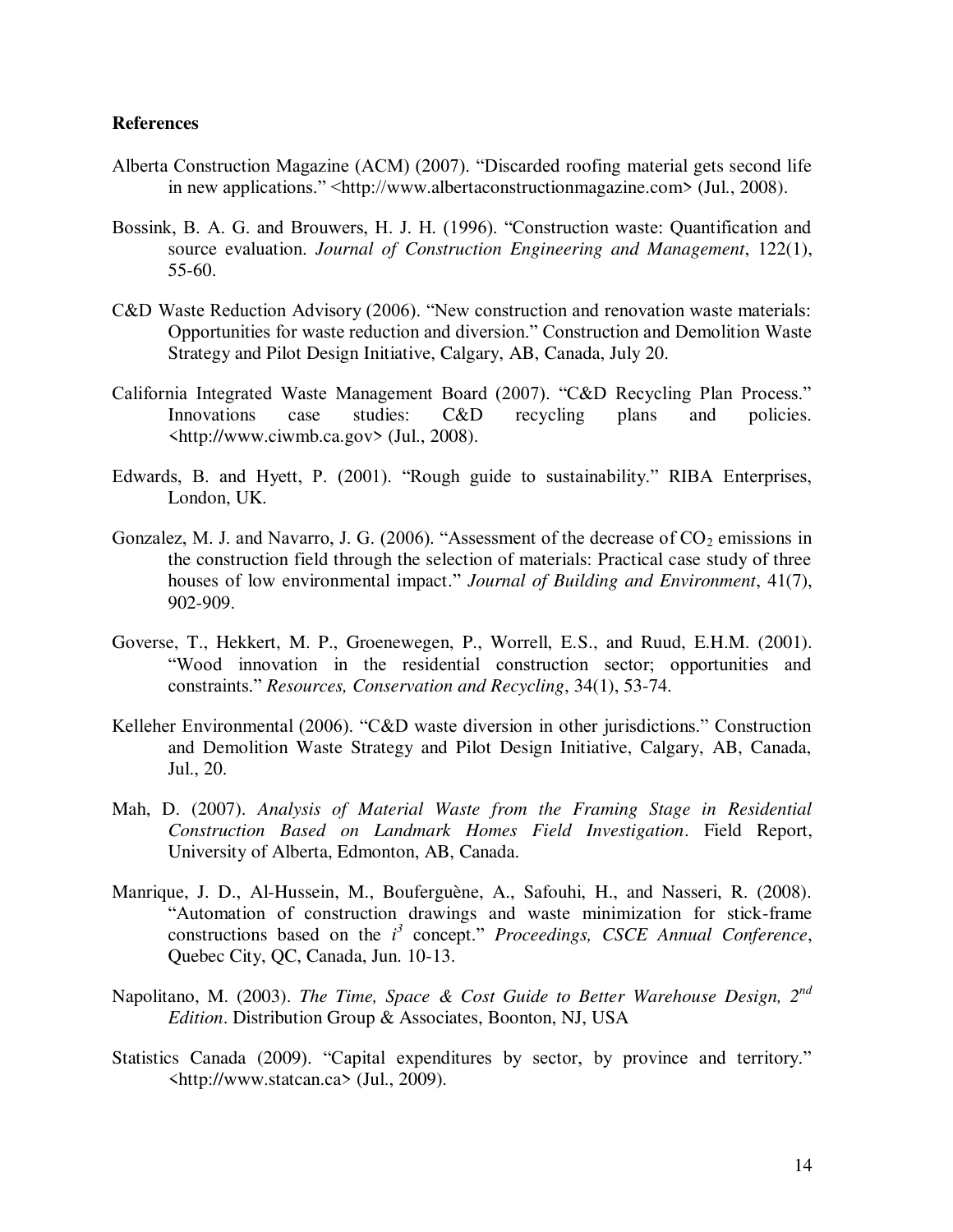- Statistics Canada (2009). "Production of building materials." <http:/[/www.statcan.ca>](http://www.statcan.ca/) (Jul., 2009).
- Statistics Canada (2009). "Residential construction: Housing starts." <http:/[/www.statcan.gc.ca>](http://www.statcan.gc.ca/) (Sep., 2009).
- Workers Compensation Board of British Columbia (WCB BC, 2009). "Mechanism of Injury (MOI) Sheets." <http://www2.worksafebc.com/Portals/Construction/Statistics.asp> (Jul., 2009)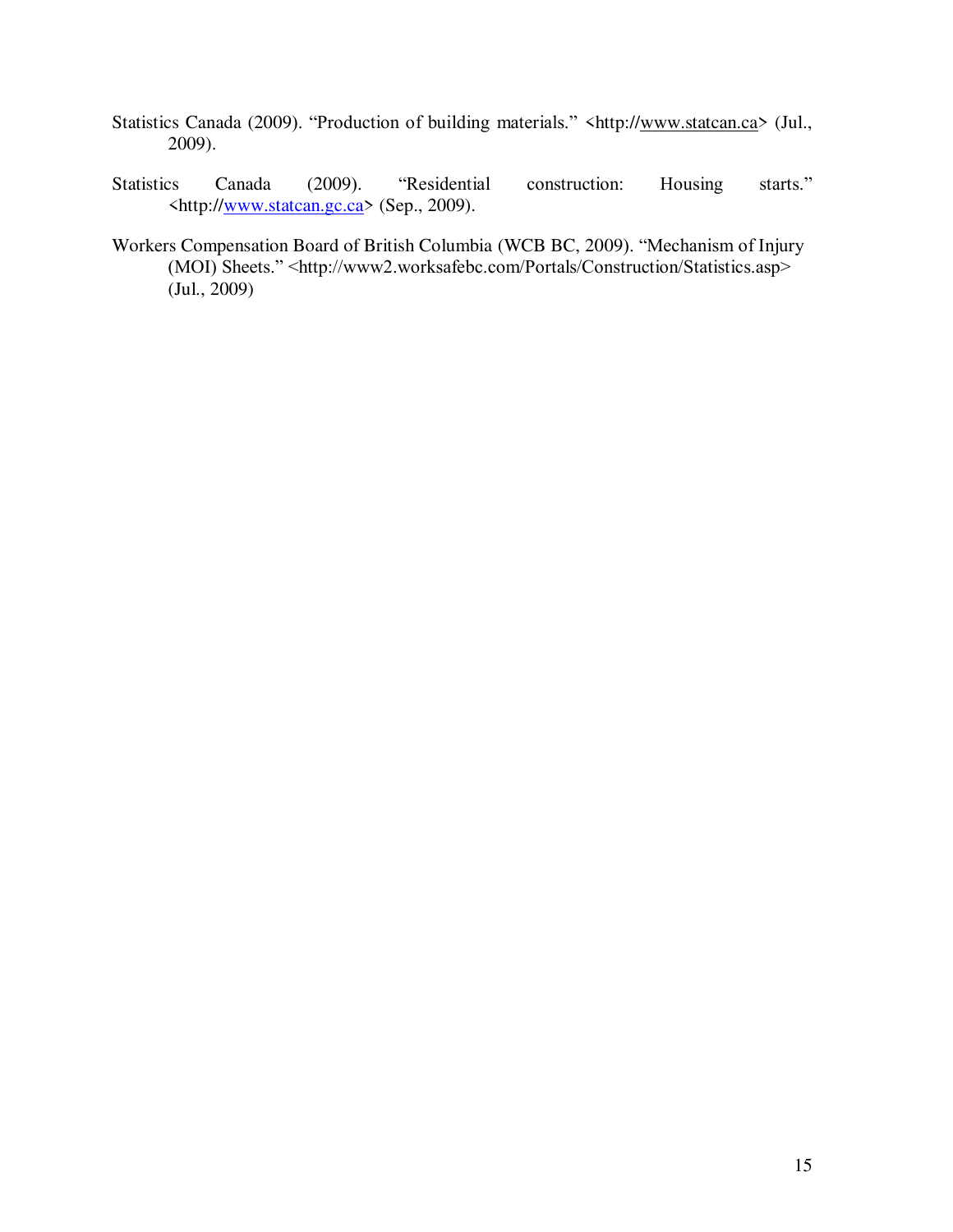| Construction CO <sub>2</sub> emissions - Conventional                                      |                           |
|--------------------------------------------------------------------------------------------|---------------------------|
|                                                                                            | (Tonnes $CO2$ )           |
| <b>Excavation to Gypcrete</b>                                                              | 81.8                      |
| Finishing stage                                                                            | 17.1                      |
| Total                                                                                      | 98.9                      |
|                                                                                            |                           |
| <b>Construction time - Conventional</b>                                                    |                           |
|                                                                                            | (Months)                  |
| <b>Excavation to Gypcrete</b>                                                              | 8                         |
| Finishing stage (42 suites)                                                                | 2.75                      |
| <b>Total</b>                                                                               | 10.75                     |
| Winter heating (5 months) - Conventional                                                   |                           |
|                                                                                            | (Tonnes CO <sub>2</sub> ) |
| *Heaters running at half-capacity                                                          | 225.0                     |
| **Heaters during working hrs                                                               | 206.25                    |
| <b>Total</b>                                                                               | 431.25                    |
| Running 24hr/day, 30 days/month, 5 months/year, one heater/floor (5 in total)              |                           |
| Running 10hrs/day, 22 days/month, 1.5 heaters/floor (7.5 in total)                         |                           |
|                                                                                            |                           |
| <b>Construction time - Modular</b>                                                         |                           |
| *Total cycle time per cube (days)                                                          | 4.98                      |
| <b>Total cubes</b>                                                                         | 21                        |
| Installation & final connections/finishing @ construction site (months)                    | 2                         |
| <b>Total (Months)</b>                                                                      | 6.75                      |
| $*1$ cube = 2 suites                                                                       |                           |
| CO <sub>2</sub> emissions - Modular                                                        |                           |
|                                                                                            | (Tonnes $CO2$ )           |
| Excavation to foundation walls                                                             | 32.5                      |
| Manufacturing shop - suite assembly                                                        | 36.4                      |
| <b>Total</b>                                                                               | 68.9                      |
| Assuming that crew trips are 62% of the current crew trips to the construction site (10.75 |                           |
| months conventional compared to 6.75 months - modular).                                    |                           |
|                                                                                            |                           |
|                                                                                            |                           |
| Winter heating (2 months) - Modular (120,000 sf Assembly line)                             |                           |
|                                                                                            | (Tonnes $CO2$ )           |
| Natural gas                                                                                | 74.7                      |
| <b>Total</b>                                                                               | 247.23                    |
| Assembly line - 120,000 sf. For this analysis, the following worst-case scenario was       |                           |
| assumed: construction starts during January, using propane heaters during 2 months at the  |                           |
| construction site during final installation and connections                                |                           |
|                                                                                            |                           |

| Appendix A: Comparison of $CO2$ between on-site and modular construction (breakdown) |  |
|--------------------------------------------------------------------------------------|--|
| <b>Construction CO<sub>2</sub></b> emissions - Conventional                          |  |

| Utility Spending (\$) - 120,000 sf shop |          |  |  |  |
|-----------------------------------------|----------|--|--|--|
|                                         | Jan-09   |  |  |  |
| Gas                                     | \$8,139  |  |  |  |
| Electricity                             | \$4,056  |  |  |  |
| GJ - Natural gas (price $/GJ = $5.99$ ) | 1,358.8  |  |  |  |
| Kg of $CO2$ per GJ = 55                 | 74.732.1 |  |  |  |
| Total (Tonnes CO <sub>2</sub> )         | 74.7     |  |  |  |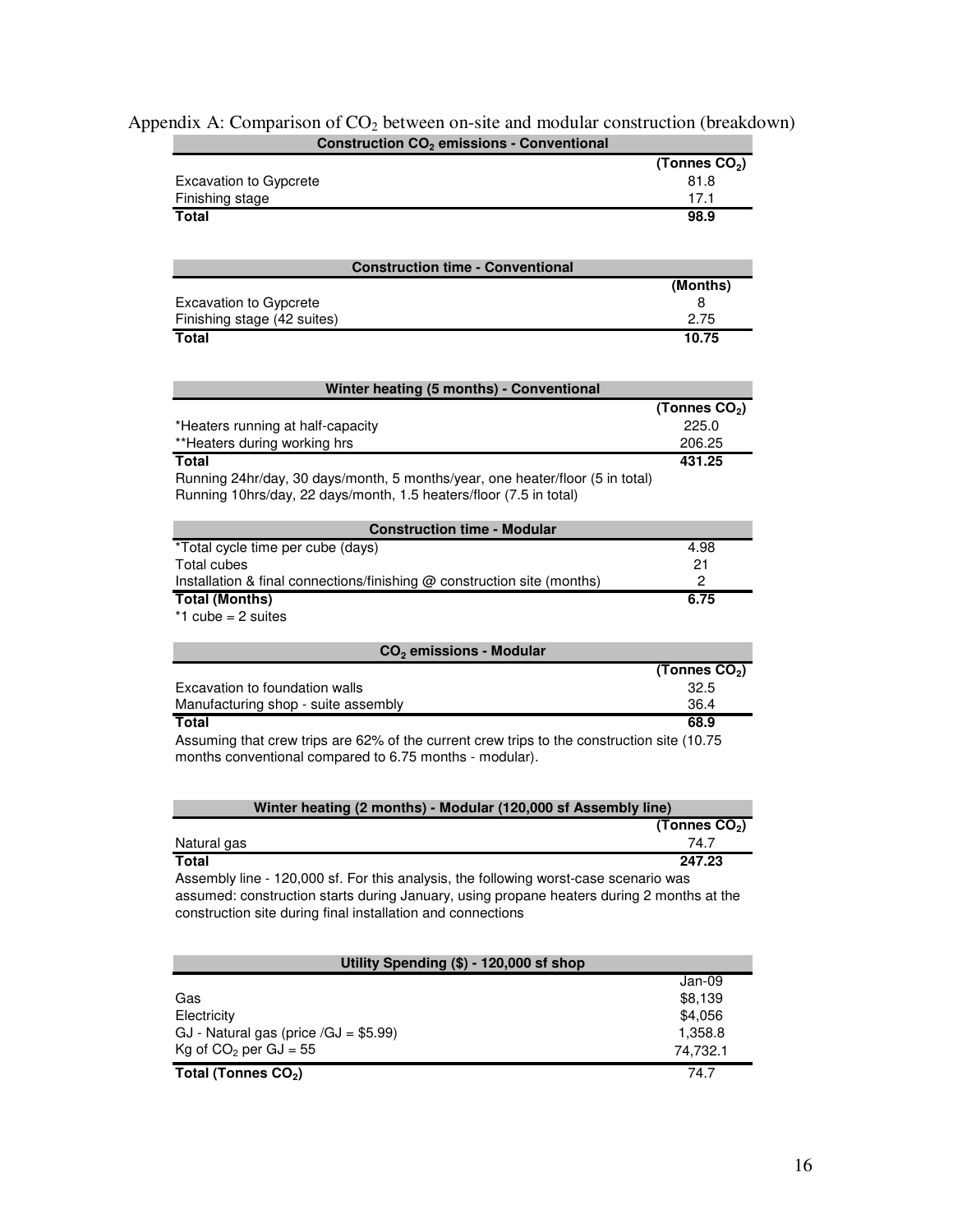| Appendix B: Durations and trips (crews, materials) for conventional construction activities (finishing stage) |  |  |  |
|---------------------------------------------------------------------------------------------------------------|--|--|--|
|                                                                                                               |  |  |  |

|                                                                    | <b>Conventional Construction</b>                              |                |                |                 |                |      |
|--------------------------------------------------------------------|---------------------------------------------------------------|----------------|----------------|-----------------|----------------|------|
| <b>Activity - Finishing stage (Suites)</b>                         | <b>Duration</b><br><b>Material Trips</b><br><b>Crew trips</b> |                |                | CO <sub>2</sub> |                |      |
|                                                                    | (days)                                                        | Qty (trips)    | <b>Vehicle</b> | Qty (trips)     | <b>Vehicle</b> | (Kg) |
| Paint Walls- 1st coat                                              | 42                                                            | 11             | Half-ton truck | 84              | Van/Car        | 922  |
| Finishing Stage 1 (Interior doors, baseboard trim and casing)      | 21                                                            | 21             | Two-ton truck  | 42              | Van/Car        | 1025 |
| Paint Doors & Trim                                                 | 21                                                            | $\overline{7}$ | Half-ton truck | 84              | Van/Car        | 868  |
| <b>Tile Tub Surrounds</b>                                          | 11                                                            | 11             | One-ton truck  | 11              | Van/Car        | 409  |
| Grout Tile tub surrounds                                           | 11                                                            |                |                | 11              | Van/Car        | 101  |
| Kitchen+Bath Cabinets                                              | 42                                                            | 11             | Five-ton truck | 84              | Van/Car        | 1222 |
| Boot & Duct OTR & Fan Covers                                       | $\overline{7}$                                                | $\overline{7}$ | One-ton truck  |                 |                | 196  |
| Measure P.Lam Countertops                                          | 42                                                            |                |                | 42              | Van/Car        | 386  |
| Sweep & Shop Vac                                                   | 42                                                            |                |                | 42              | Van/Car        | 386  |
| Lino                                                               | 42                                                            | 4              | One-ton truck  | 42              | Van/Car        | 498  |
| Finishing Stage 2 (Baseboards in bathrooms, closets & laundry rms) | 42                                                            |                |                | 42              | Van/Car        | 386  |
| Measure & Drill Wire Shelves                                       | $\overline{7}$                                                |                |                | $\overline{7}$  | Van/Car        | 64   |
| Install Laminate Countertops                                       | 42                                                            | 42             | Half-ton truck |                 |                | 571  |
| Paint Final (bath+clos+laund)                                      | 42                                                            | 11             | Half-ton truck | 84              | Van/Car        | 922  |
| <b>Mechanical Final</b>                                            | 42                                                            | 42             | One-ton truck  |                 |                | 1176 |
| Carpet                                                             | 42                                                            | 42             | One-ton truck  |                 |                | 1176 |
| <b>Construction Clean Stage 1</b>                                  | 42                                                            |                |                | 42              | Van/Car        | 386  |
| Wash Windows                                                       | $\overline{7}$                                                |                |                | $\overline{7}$  | Van/Car        | 64   |
| Window+Door Lockout                                                | $\overline{4}$                                                |                |                | $\overline{7}$  | Van/Car        | 64   |
| Final Paint (Kitchen+Bed+Liv)                                      | 42                                                            | 11             | Half-ton truck | 84              | Van/Car        | 922  |
| <b>Wire Shelves Install</b>                                        | $\overline{4}$                                                | 4              | One-ton truck  |                 |                | 112  |
| <b>Electrical Final</b>                                            | 21                                                            | 21             | Half-ton truck |                 |                | 286  |
| Final Finish (bifolds)                                             | 42                                                            |                |                | 84              | Van/Car        | 773  |
| Shower Doors+Mirror Install                                        | $\overline{7}$                                                | 15             | Half-ton truck | 15              | Van/Car        | 342  |
| <b>Window Coverings</b>                                            | $\overline{7}$                                                | $\overline{7}$ | Half-ton truck | $\overline{7}$  | Van/Car        | 160  |
| OTR & Dishwasher Delivery                                          | $\overline{7}$                                                | $\overline{7}$ | Five-ton truck |                 |                | 286  |
| <b>Install Dishwashers</b>                                         | $\overline{4}$                                                |                |                | 4               | Van/Car        | 37   |
| Install OTRs                                                       | 11                                                            |                |                | 11              | Van/Car        | 101  |
| Appliance Delivery & Install                                       | $\overline{7}$                                                | $\overline{7}$ | Five-ton truck | $\overline{7}$  | Van/Car        | 350  |
| Washer & Dryer Install                                             | $\overline{7}$                                                |                |                | $\overline{7}$  | Van/Car        | 64   |
| Initial Inspection                                                 | 21                                                            |                |                | 21              | Van/Car        | 193  |
| Deficiencies                                                       | 38                                                            |                |                | 114             | Van/Car        | 1049 |
| Pre-Occ Clean                                                      | 14                                                            |                |                | 14              | Van/Car        | 129  |
| Pre-Occ Orientation                                                | 14                                                            |                |                | 14              | Van/Car        | 129  |
| <b>Correct Deficiencies</b>                                        | 38                                                            |                |                | 114             | Van/Car        | 1049 |
| Final Clean - Possession                                           | 14                                                            |                |                | 14              | Van/Car        | 129  |
| Possession                                                         | 14                                                            |                |                | 14              | Van/Car        | 129  |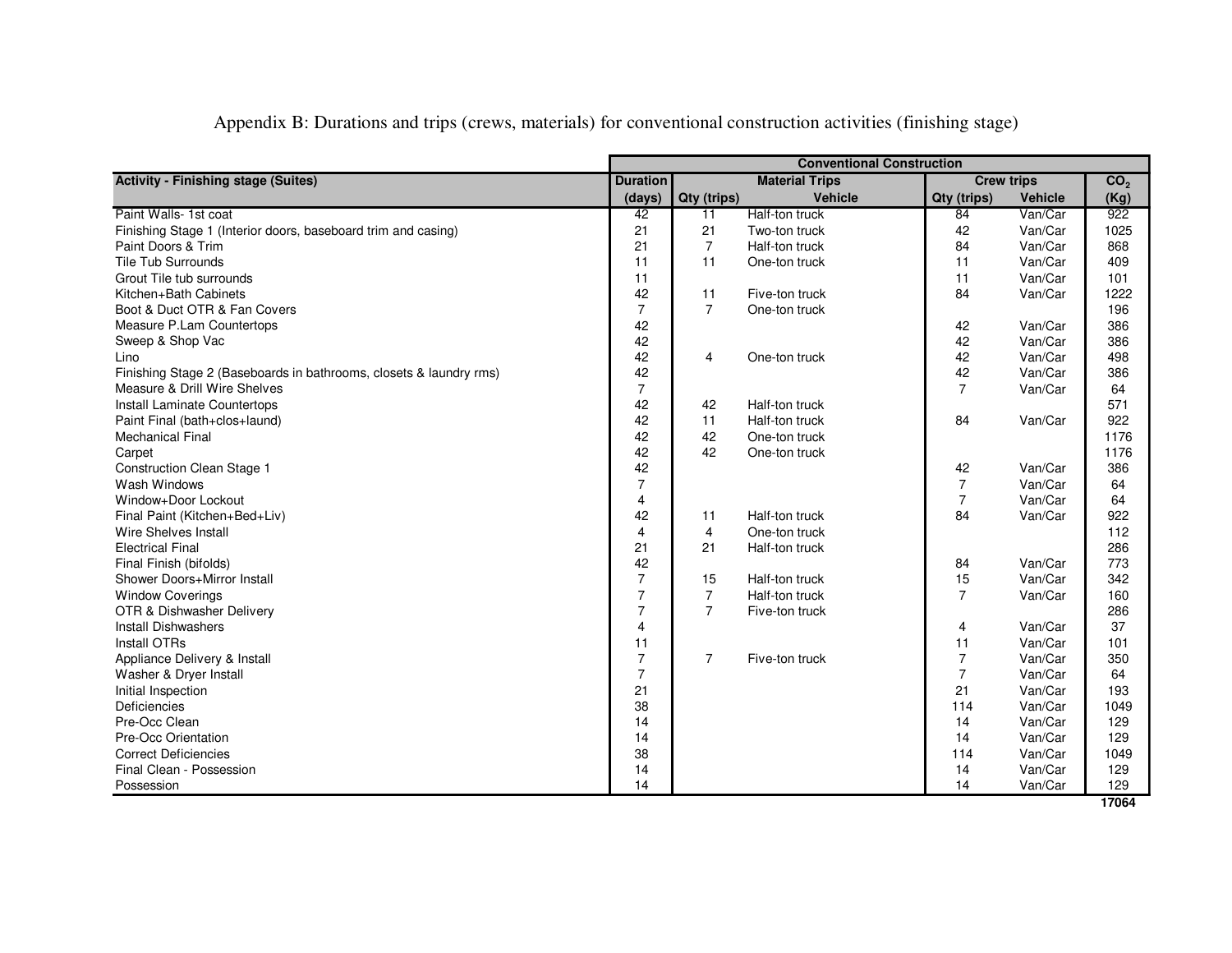|                                                                    | <b>Modular Construction</b> |                       |            |
|--------------------------------------------------------------------|-----------------------------|-----------------------|------------|
| <b>Activity - Finishing stage (Suites)</b>                         |                             | <b>Material Trips</b> |            |
|                                                                    | Qty (trips)                 | <b>Vehicle</b>        | $CO2$ (Kg) |
| Paint Walls- 1st coat                                              | $\overline{2}$              | Two-ton truck         | 60.8       |
| Finishing Stage 1 (Interior doors, baseboard trim and casing)      | $\overline{4}$              | Two-ton truck         | 121.6      |
| Paint Doors & Trim                                                 | $\overline{c}$              | One-ton truck         | 56         |
| <b>Tile Tub Surrounds</b>                                          | 3                           | Two-ton truck         | 91.2       |
| Grout Tile tub surrounds                                           |                             |                       | 0          |
| Kitchen+Bath Cabinets                                              | 11                          | Five-ton truck        | 448.8      |
| Boot & Duct OTR & Fan Covers                                       | $\mathbf{2}$                | One-ton truck         | 56         |
| Measure P.Lam Countertops                                          |                             |                       | 0          |
| Sweep & Shop Vac                                                   |                             |                       | $\Omega$   |
| Lino                                                               | 1                           | Two-ton truck         | 30.4       |
| Finishing Stage 2 (Baseboards in bathrooms, closets & laundry rms) |                             |                       | 0          |
| Measure & Drill Wire Shelves                                       |                             |                       | 0          |
| Install Laminate Countertops                                       | 4                           | Two-ton truck         | 121.6      |
| Paint Final (bath+clos+laund)                                      | 2                           | Two-ton truck         | 60.8       |
| <b>Mechanical Final</b>                                            | 5                           | Two-ton truck         | 152        |
| Carpet                                                             | 5                           | Two-ton truck         | 152        |
| <b>Construction Clean Stage 1</b>                                  |                             |                       | 0          |
| Wash Windows                                                       |                             |                       | 0          |
| Window+Door Lockout                                                |                             |                       | $\Omega$   |
| Final Paint (Kitchen+Bed+Liv)                                      | $\overline{c}$              | Two-ton truck         | 60.8       |
| Wire Shelves Install                                               | 3                           | One-ton truck         | 84         |
| <b>Electrical Final</b>                                            | $\mathbf{1}$                | One-ton truck         | 28         |
| Final Finish (bifolds)                                             |                             |                       | 0          |
| Shower Doors+Mirror Install                                        | 5                           | One-ton truck         | 140        |
| <b>Window Coverings</b>                                            | 2                           | Two-ton truck         | 60.8       |
| OTR & Dishwasher Delivery                                          | $\overline{7}$              | Five-ton truck        | 285.6      |
| <b>Install Dishwashers</b>                                         |                             |                       | 0          |
| Install OTRs                                                       |                             |                       | $\Omega$   |
| Appliance Delivery & Install                                       | $\overline{7}$              | Five-ton truck        | 285.6      |
| Washer & Dryer Install                                             |                             |                       | 0          |
| Initial Inspection                                                 |                             |                       | 0          |
| <b>Deficiencies</b>                                                |                             |                       | 0          |
| Pre-Occ Clean                                                      |                             |                       | 0          |
| Pre-Occ Orientation                                                |                             |                       | 0          |
| <b>Correct Deficiencies</b>                                        |                             |                       | 0          |
| Final Clean - Possession                                           |                             |                       | 0          |
| Possession                                                         |                             |                       | 0          |
|                                                                    |                             |                       | 2296       |

|  |  |  | Appendix C: Material trips for modular construction activities (finishing stage) |
|--|--|--|----------------------------------------------------------------------------------|
|  |  |  |                                                                                  |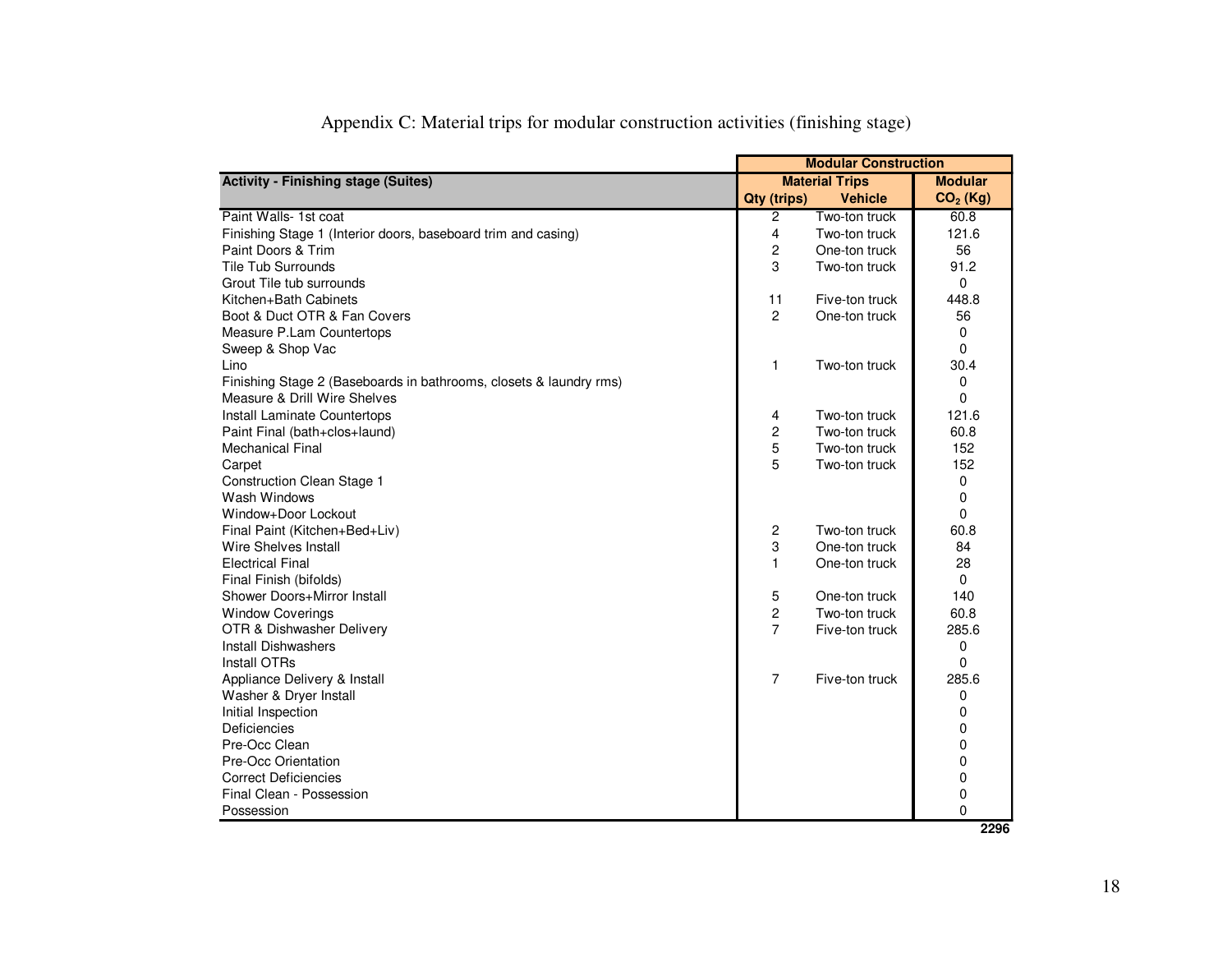| <b>Activity - Excavation to Gypcrete</b>                     |                | <b>Duration</b><br><b>Material Trips</b> |                             | <b>Crew trips</b> |                       | Equipment      |                   | CO <sub>2</sub> |  |
|--------------------------------------------------------------|----------------|------------------------------------------|-----------------------------|-------------------|-----------------------|----------------|-------------------|-----------------|--|
|                                                              | (days)         | Qty (trips)                              | Vehicle                     | Qty (trips)       | <b>Vehicle</b>        | Qty (hrs)      | <b>Type</b>       | (Kg)            |  |
| <b>SURVEY SITE UTILITY SERVICES</b>                          | 2              |                                          |                             | 4                 | Van/Car               |                |                   | 37              |  |
| TEMP ELECT. PANEL                                            | $\overline{c}$ |                                          |                             | 4                 | Van/Car               |                |                   | 37              |  |
| INSTALL SITE MECH UTILITY SERVICES                           | 10             | $\overline{c}$                           | Three-Ton Truck             | 20                | Van/Car               | 16             | Excavator         | 890             |  |
| BACKFILL VAULT & INSTALL TRANSF. RAILING                     | $\overline{1}$ | $\overline{1}$                           | Two-Ton Truck               | $\overline{c}$    | Van/Car               | $\overline{4}$ | Excavator         | 209             |  |
| ELEC TRANS VAULT & PRIMARY+SECONDARY PIPES                   | $\overline{4}$ | $\overline{1}$                           | Two-Ton Truck               | 8                 | Van/Car               | 8              | Excavator         | 424             |  |
| <b>EXCAVATION SURVEY</b>                                     | 3              |                                          |                             | 3                 | Half-ton Truck        |                |                   | 41              |  |
| EXCAVATE U/G PARKADE                                         | 8              | 227                                      | Three axle dump Truck (9m3) | 16                | Van/Car               | 64             | Excavator         | 19934           |  |
| <b>SOIL TEST</b>                                             | $\mathbf{1}$   |                                          |                             | $\overline{1}$    | Half-ton Truck        |                |                   | 14              |  |
| PER FTGS - FORM+POUR+STRIP (1st section)                     | $\overline{2}$ | $\overline{c}$                           | Three-Ton Truck             | $\overline{4}$    | Van/Car               | 8              | Concrete Pump     | 281             |  |
|                                                              |                | 3                                        | Five-Ton Concrete Truck     |                   |                       |                |                   | 139             |  |
|                                                              |                | $\overline{1}$                           | Concrete Pump               |                   |                       |                |                   | 39              |  |
| PER FTGS - FORM+POUR+STRIP (2nd Section)                     | $\overline{c}$ | 3                                        | Five-Ton Concrete Truck     | $\overline{4}$    | Van/Car               | 8              | Concrete Pump     | 355             |  |
| DETAILED EXCAV+PAD FTGS+MECH RM+ELEV PIT                     | $\overline{c}$ | $\mathbf{1}$                             | Concrete Pump               |                   |                       | 16             | Excavator         | 679             |  |
| PADS+ELEV FTGS REBAR + POUR                                  | $\overline{4}$ | 9                                        | Five-Ton Concrete Truck     | 12                | Van/Car               | 8              | Concrete Pump     | 707             |  |
|                                                              |                | $\overline{1}$                           | Concrete Pump               |                   |                       |                |                   | 39              |  |
| SHAFTS & WALLS (FORM+ELEC+POUR)                              | 16             | 20                                       | Five-Ton Concrete Truck     | 48                | Van/Car               | 16             | Concrete Pump     | 1727            |  |
|                                                              |                | $\overline{c}$                           | Three-Ton Truck             |                   |                       |                |                   | 66              |  |
|                                                              |                | $\mathbf{1}$                             | Concrete Pump               |                   |                       |                |                   | 39              |  |
| <b>STORM LINES</b>                                           | 3              | $\overline{2}$                           | Two-Ton Truck               | 6                 | Van/Car               |                |                   | 116             |  |
| <b>SANITARY LINES</b>                                        | $\overline{4}$ | 3                                        | Two-Ton Truck               | 8                 | Van/Car               |                |                   | 165             |  |
| STRIP+CLEAN UP                                               | 3              | $\overline{2}$                           | Three-Ton Truck             | 6                 | Van/Car               |                |                   | 121             |  |
| <b>INSPECT FOUNDATION</b>                                    | $\mathbf{1}$   |                                          |                             | $\mathbf{1}$      | Van/Car               |                |                   | 9               |  |
|                                                              | 3              | $\overline{2}$                           | Five-Ton Truck              | 12                | Van/Car               |                |                   | 192             |  |
| D.P. + W.T. + PLATON TO 4FT (1ST SECTION)                    |                |                                          |                             |                   |                       |                |                   |                 |  |
| ELECTRICAL RI (U/G)                                          | 5              |                                          |                             | 5                 | Van/Car               |                |                   | 46              |  |
| CITY INSPECTION FOR FOUNDATION                               | $\mathbf{1}$   |                                          |                             | $\mathbf{1}$      | Van/Car               |                |                   | 9               |  |
| SOG - GRADE + COMPACT + GRANULAR FILL                        | 5              | 26                                       | Five-Ton Truck              | 20                | Van/Car               | 16             | Compactor         | 1805            |  |
|                                                              |                |                                          |                             |                   |                       | 24             | <b>Bobcat</b>     | 687             |  |
| <b>MECH RISER CONN</b>                                       | $\overline{2}$ | $\overline{1}$                           | Three-Ton Truck             | $\overline{4}$    | Van/Car               |                |                   | 70              |  |
| SOG - POLY + REBAR + ELECTRICAL                              | $\overline{2}$ | 5                                        | Five-Ton Truck              | 8                 | Van/Car               |                |                   | 278             |  |
|                                                              |                | $\overline{1}$                           | <b>Half-ton Truck</b>       | $\overline{1}$    | Van/Car               |                |                   | 23              |  |
| POUR SOG                                                     | $\mathbf{1}$   | 23                                       | Five-Ton Concrete Truck     | 5                 | Van/Car               | 8              | Concrete Pump     | 1292            |  |
|                                                              |                | $\overline{1}$                           | Concrete Pump               |                   |                       | 8              | Concrete Finisher | 116             |  |
| <b>SEAL SLAB</b>                                             | $\mathbf{1}$   |                                          |                             | $\overline{1}$    | <b>Half-ton Truck</b> |                |                   | 14              |  |
| BACKFILL EXTERIOR WALL TO 4FT                                | $\overline{2}$ |                                          |                             | $\overline{4}$    | Van/Car               | 16             | Compactor         | 597             |  |
|                                                              |                |                                          |                             |                   |                       | 16             | Bobcat            | 458             |  |
| <b>SAWCUT SOG</b>                                            | $\overline{1}$ |                                          |                             | $\mathbf{1}$      | Van/Car               |                |                   | 9               |  |
| SETUP COLUMNS & BEAMS BASEMENT                               | 15             | $\overline{4}$                           | Three-Ton Truck             | 60                | Van/Car               |                |                   | 683             |  |
| MECH + ELEC SLEEVES + LAYOUT (SURVEYOR+FRAMER)               | 3              |                                          |                             | 8                 | Van/Car               |                |                   | 74              |  |
| ELEC CORELINES+BOXES                                         | $\overline{c}$ | $\overline{c}$                           | Two-Ton Truck               | 4                 | Van/Car               |                |                   | 98              |  |
| FRAMING MATERIAL DELIVERY (PER FLOOR)                        | 3              | 15                                       | Ten-Ton Truck               |                   |                       | 8              | Lift              | 3536            |  |
| FRAMING (PER FLOOR) WALLS and FLOOR ABOVE                    | 14             |                                          |                             | 112               | Van/Car               | 224            | Compressor        | 6523            |  |
|                                                              |                |                                          |                             |                   |                       | 112            | Generator         | 300             |  |
| REMOVE INTERIOR SHORING/SCAFFOLDING                          | 8              | $\overline{4}$                           | Three-Ton Truck             | 16                | Van/Car               |                |                   | 278             |  |
| FINAL D.P.+ PLATON + INSULATION                              | 5              | $\overline{2}$                           | Five-Ton Truck              | 15                | Van/Car               |                |                   | 220             |  |
| BACKFILL EXTERIOR TO TOP OF SLAB                             | 3              |                                          |                             | 6                 | Van/Car               | 24             | Compactor         | 895             |  |
|                                                              |                |                                          |                             |                   |                       | 24             | Bobcat            | 687             |  |
| CONCRETE STAIRS - BASEMENT                                   | $\overline{4}$ | $\overline{c}$                           | Five-Ton Truck              |                   |                       | 8              | Lift              | 210             |  |
| NO-BURN - PER FLOOR                                          | $\mathbf{1}$   |                                          |                             | $\mathbf{1}$      | <b>Half-ton Truck</b> |                |                   | 54              |  |
| STAGE 1 DRYWALL (SHAFTS & TUBS) - PER FLOOR                  | $\overline{c}$ | -1                                       | Five-Ton Truck              | 8                 | Van/Car               |                |                   | 458             |  |
| ROUGH-IN HVAC (PER FLOOR)                                    | $\overline{2}$ | $\overline{c}$                           | Two-Ton Truck               | $\overline{4}$    | Van/Car               |                |                   | 390             |  |
| MAIN STACKS - MECH (PER FLOOR)                               | 5              | $\overline{c}$                           | Two-Ton Truck               | 10                | Van/Car               |                |                   | 611             |  |
| HEATING RISERS (PER FLOOR)                                   | 10             | 3                                        | Two-Ton Truck               | 20                | Van/Car               |                |                   | 1101            |  |
| DOMESTIC WATER RISERS (PER FLOOR)                            | 5              | $\overline{c}$                           | Three-Ton Truck             | 20                | Van/Car               |                |                   | 998             |  |
| ELECT RI'S CORRIDORS + COMMON AREAS + MAIN FEEDERS (PER FLOO | 10             | $\overline{1}$                           | Two-Ton Truck               | 40                | Van/Car               |                |                   | 1594            |  |
| FIRE ALARM SYSTEM - CORRIDORS + SUITES (PER FLOOR)           | 5              | $\overline{1}$                           | <b>Half-ton Truck</b>       | 10                | Van/Car               |                |                   | 422             |  |
| MARK OUT & DRILL HOLES - HVAC (PER FLOOR)                    | $\mathbf{1}$   |                                          |                             | $\overline{c}$    | Van/Car               |                |                   | 74              |  |
| ROOFING + ROOF INSULATION                                    | 15             | 15                                       | Two-Ton Truck               | 30                | Van/Car               | 16             | Lift              | 988             |  |

# Appendix D: Detailed breakdown of activities for conventional construction (excavation to gypcrete)